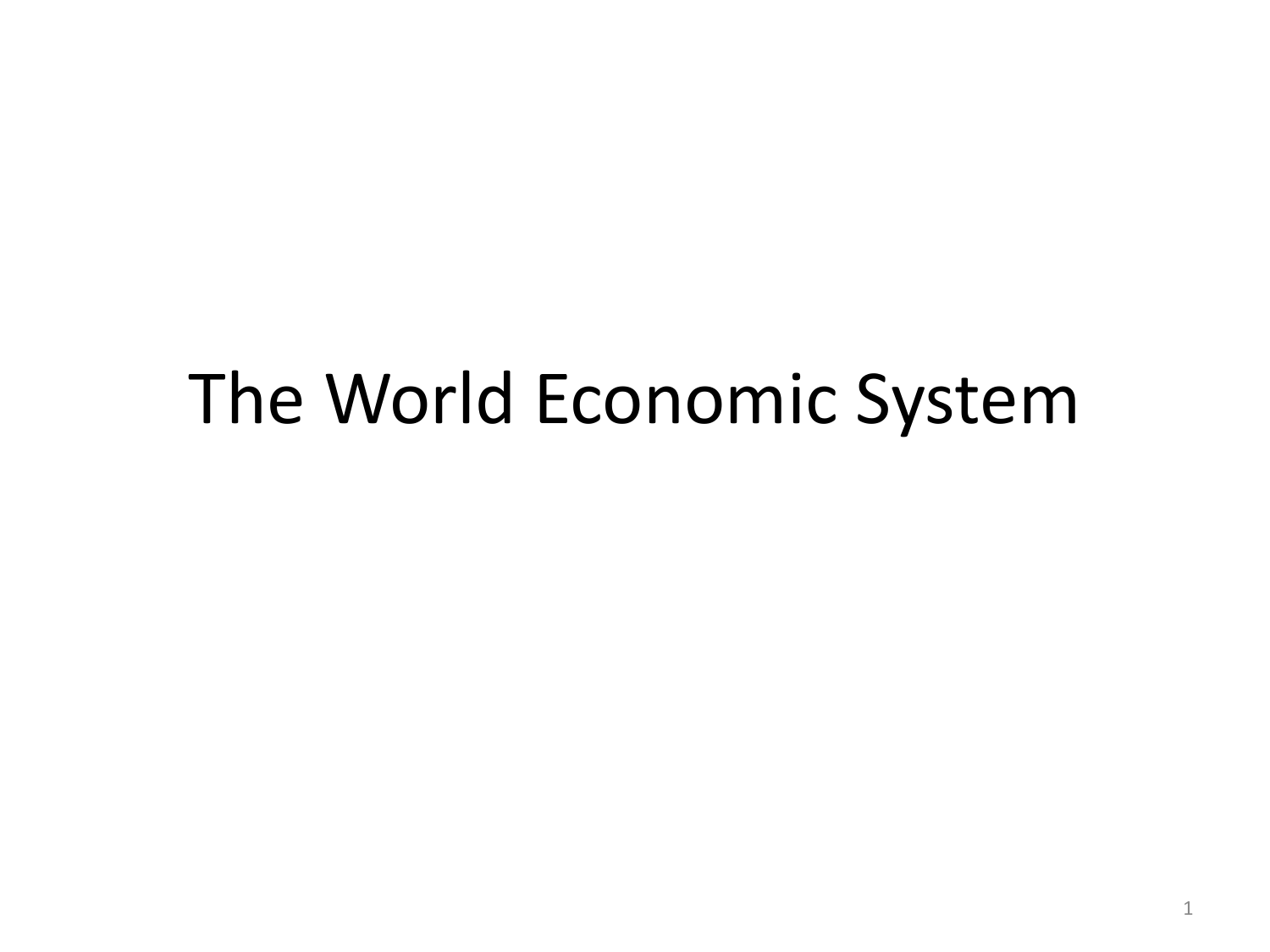- With South Sudan becoming an independent state on 9 July 2011, there are now 195 independent sovereign states in the world (including disputed but defacto independent Taiwan).
- There are also about 60 dependent areas, and five disputed territories (like *Antarctica* -claims by Argentina, Australia, Chile, France, New Zealand, Norway, and the United Kingdom, the legal status of which remains in suspense under the terms of the Antarctic Treaty of 1959; *Spratly Islands* - claimed by PR China, Taiwan, and Viet Nam; portions claimed by Malaysia, and the Philippines, administered by various countries); *Paracel Islands* - Occupied by PR China, claimed by Taiwan and Viet Nam; *West Bank* - Israeli-occupied, Palestinian Authority; and, *Western Sahara* - claimed and administered by Morocco.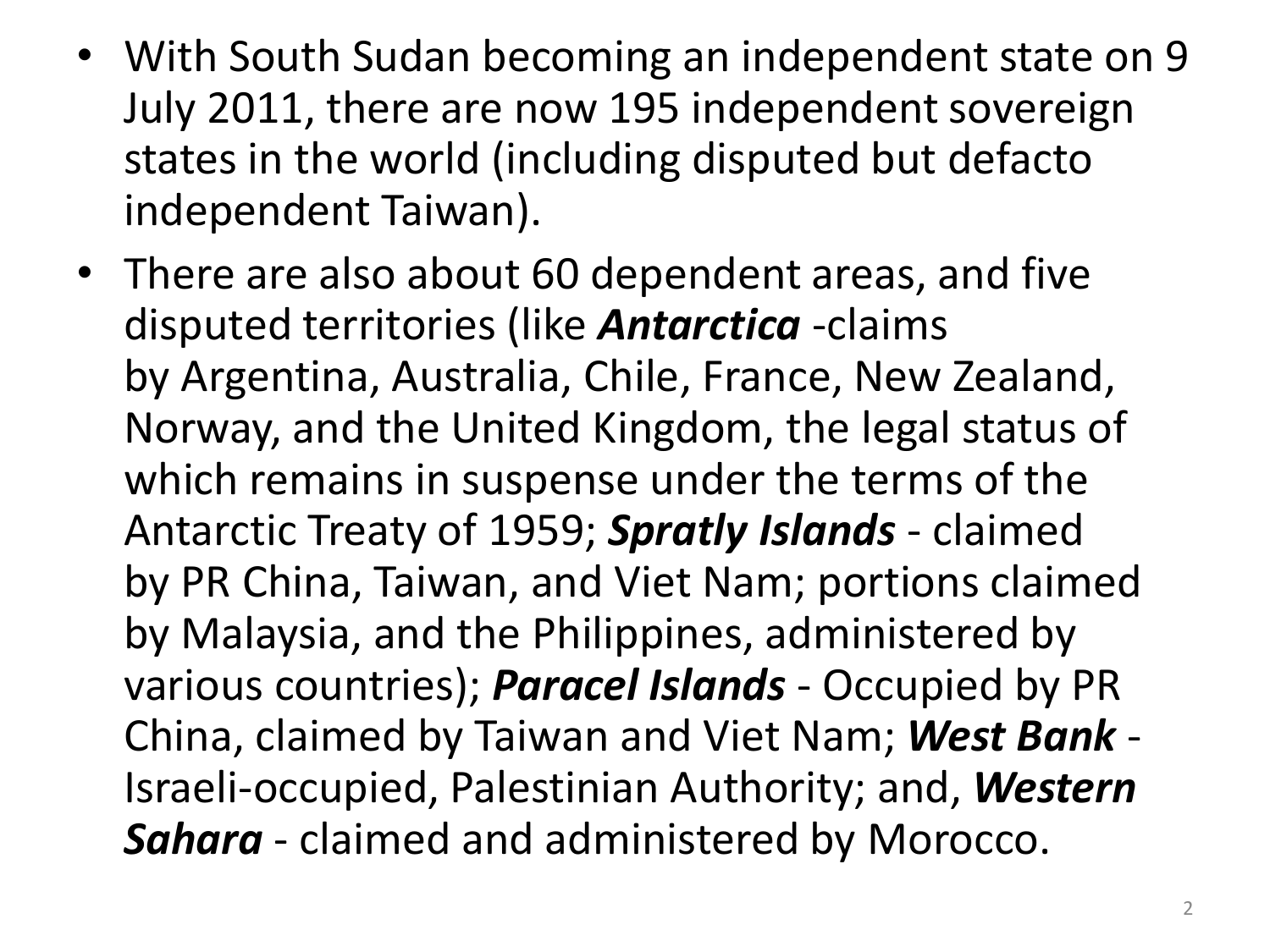- The states of the world may be grouped in various ways. They may be grouped by region; continents or levels of development.
- Goldstein & Pevehouse identified nine regions by which the world has been divided.
- These nine regions include:
	- North America
	- Europe;
	- Old East comprising Russia and the Commonwealth of Independent States (CIS)
	- Japan/Pacific
	- China
	- Middle East
	- Latin America
	- South Asia
	- Africa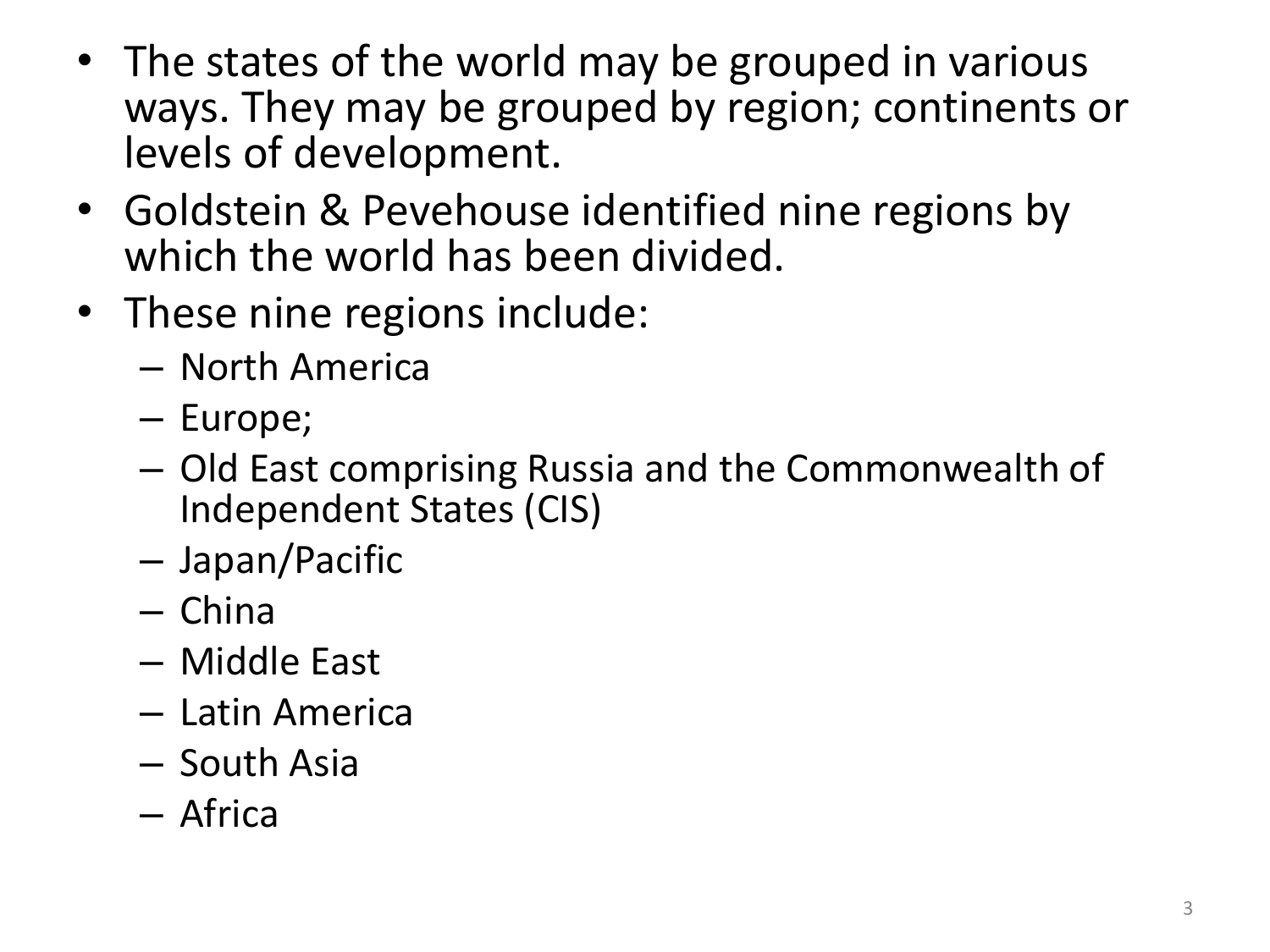- By Continents, the world is divided into 7:
	- $-$ Asia  $-$  17,039,000 ml<sup>2</sup>
	- $-A$ frica 11,675,000 m $|^{2}$
	- $-Morth$  America 9,348,000 ml<sup>2</sup>
	- $-$ South America 6,886,000 ml<sup>2</sup>
	- $-$ Antartica- 4,700,000 ml<sup>2</sup>
	-
	- –Australia 2,989,000 ml<sup>2</sup>
- 
- 
- 
- $-Eu$ rope  $-4,033,000 \text{ ml}^2$ 
	-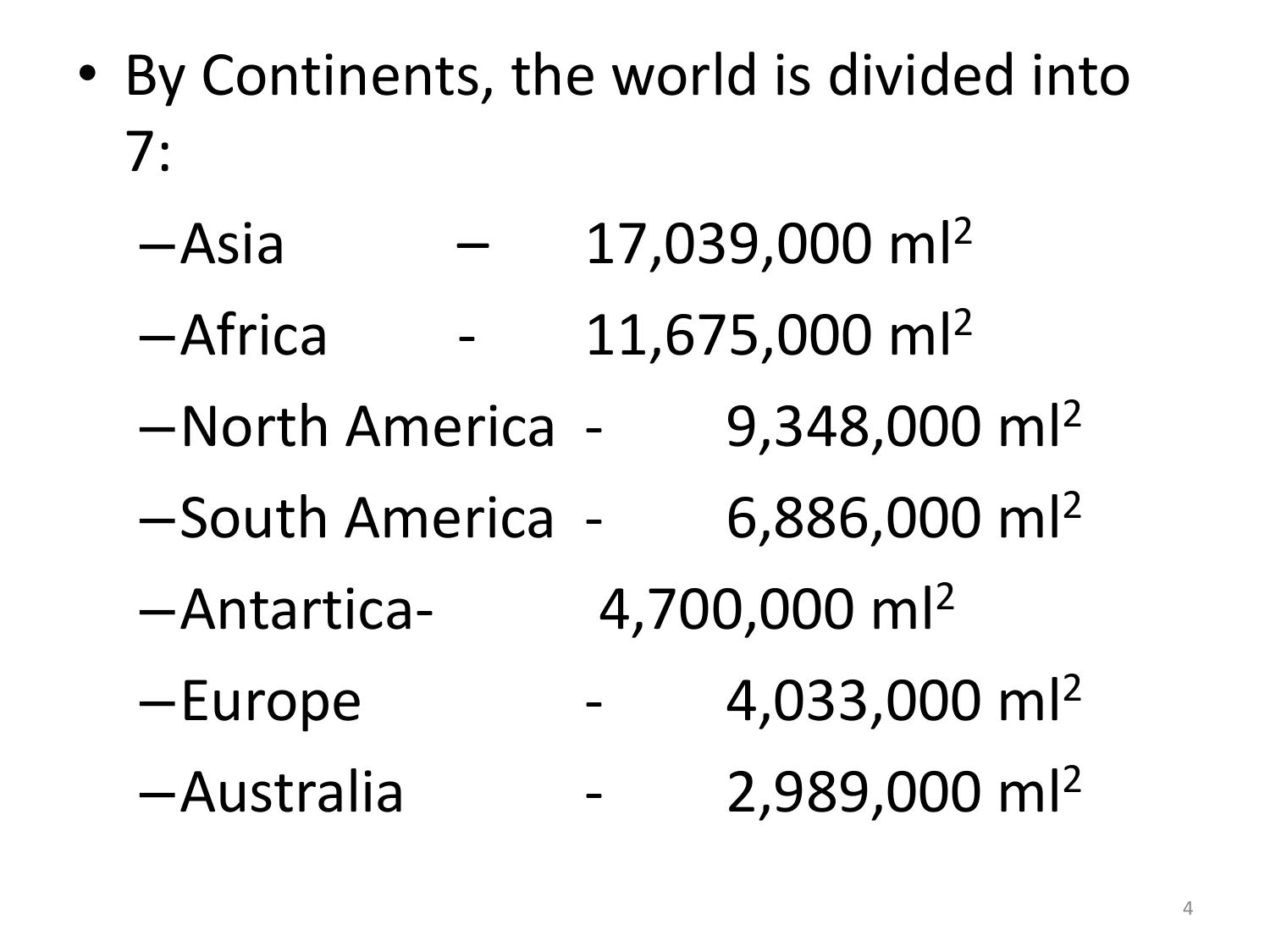- By Levels of development, the world has been divided into:
	- **North-South division**
	- **Three-world classification**
- North-South division of the world depicts the division of the world into two based on level of development of the countries categorised into them.
- Income levels per capita are, overall, more than five times as high in the North as in the South.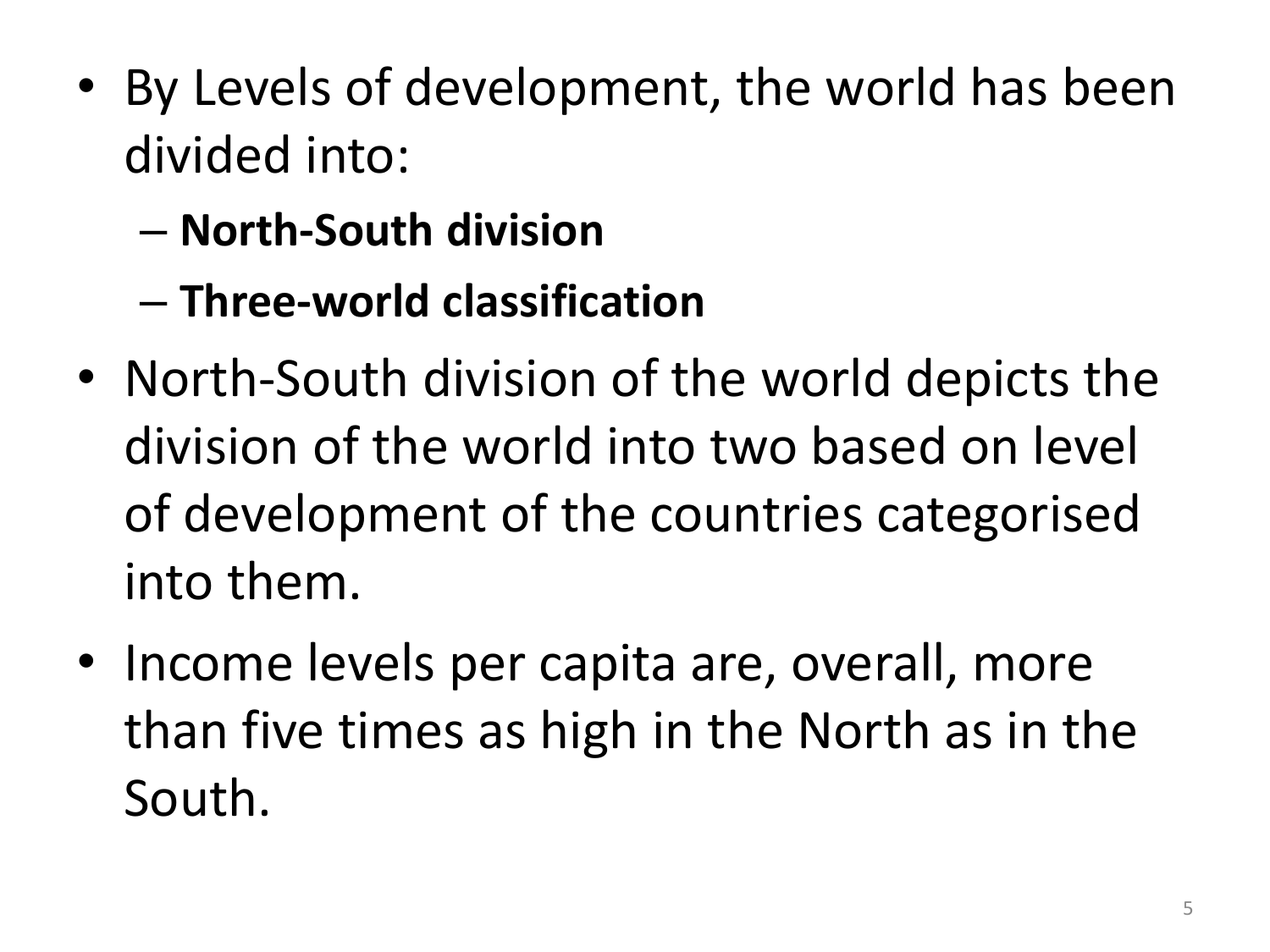- The North is made up of:
	- North America
	- Europe
	- Japan/Pacific
	- Russia/CIS
- The South comprises:
	- China
	- Middle East
	- Latin America
	- South Asia
	- Africa
- The North contains only 20 percent of the world's people but 60 percent of its goods and services.
- The other 80 percent of the world's people, in the South, have only 40 percent of the goods and services.
- Within the global North Russia and the CIS states (a loose confederation of former Soviet republics)lag behind in income levels, having suffered declines in the 1990s.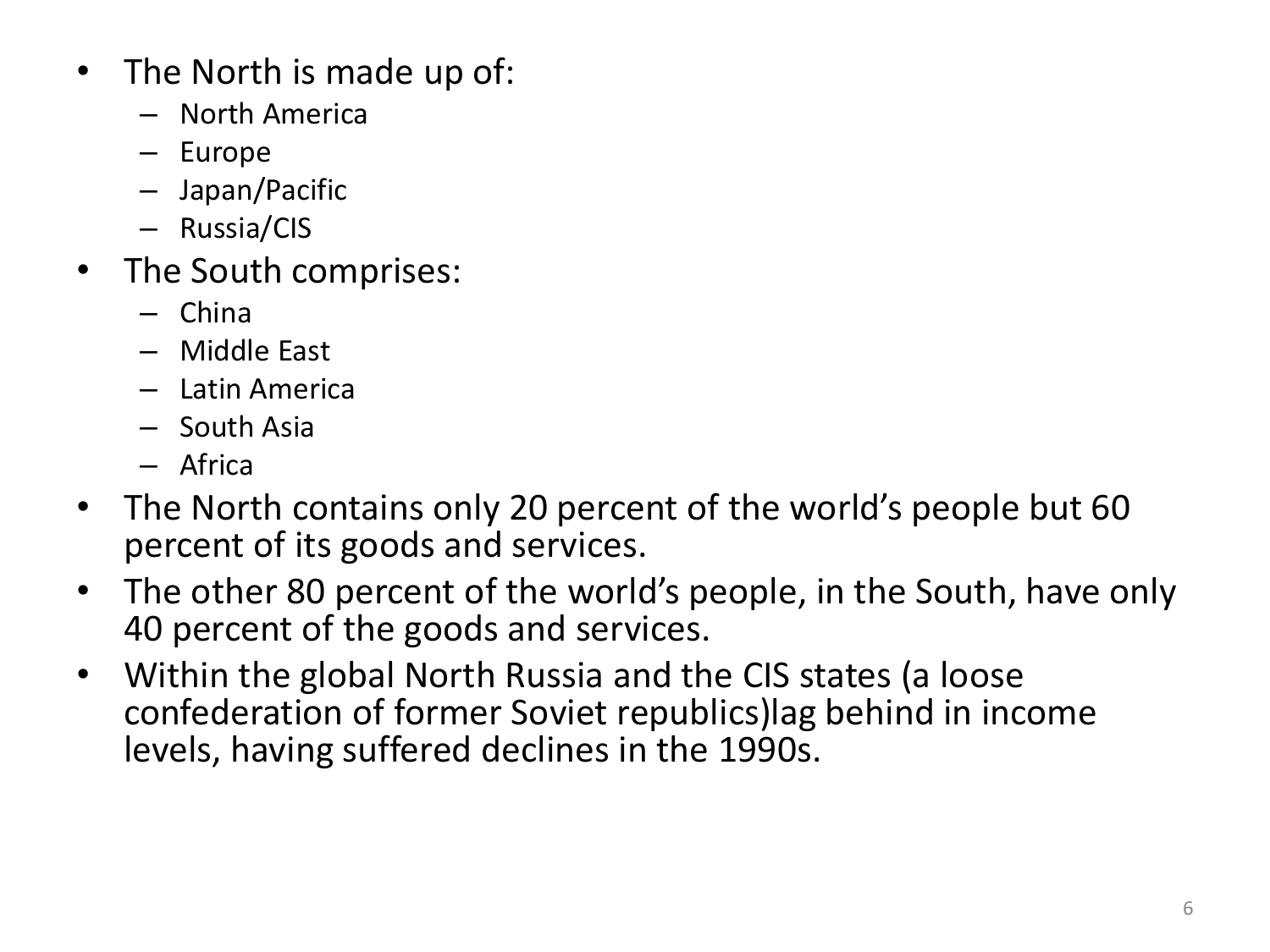- In the global South, the Middle East, Latin America and more recently, China have achieved somewhat higher income levels than have Africa and South Asia, which remain extremely poor.
- Even in regions where higher income appears widespread, income is unevenly distributed resulting in so many people wallowing in poverty.
- It should be noted that half of the world's population lives in the densely populated and poor regions of South Asia and China.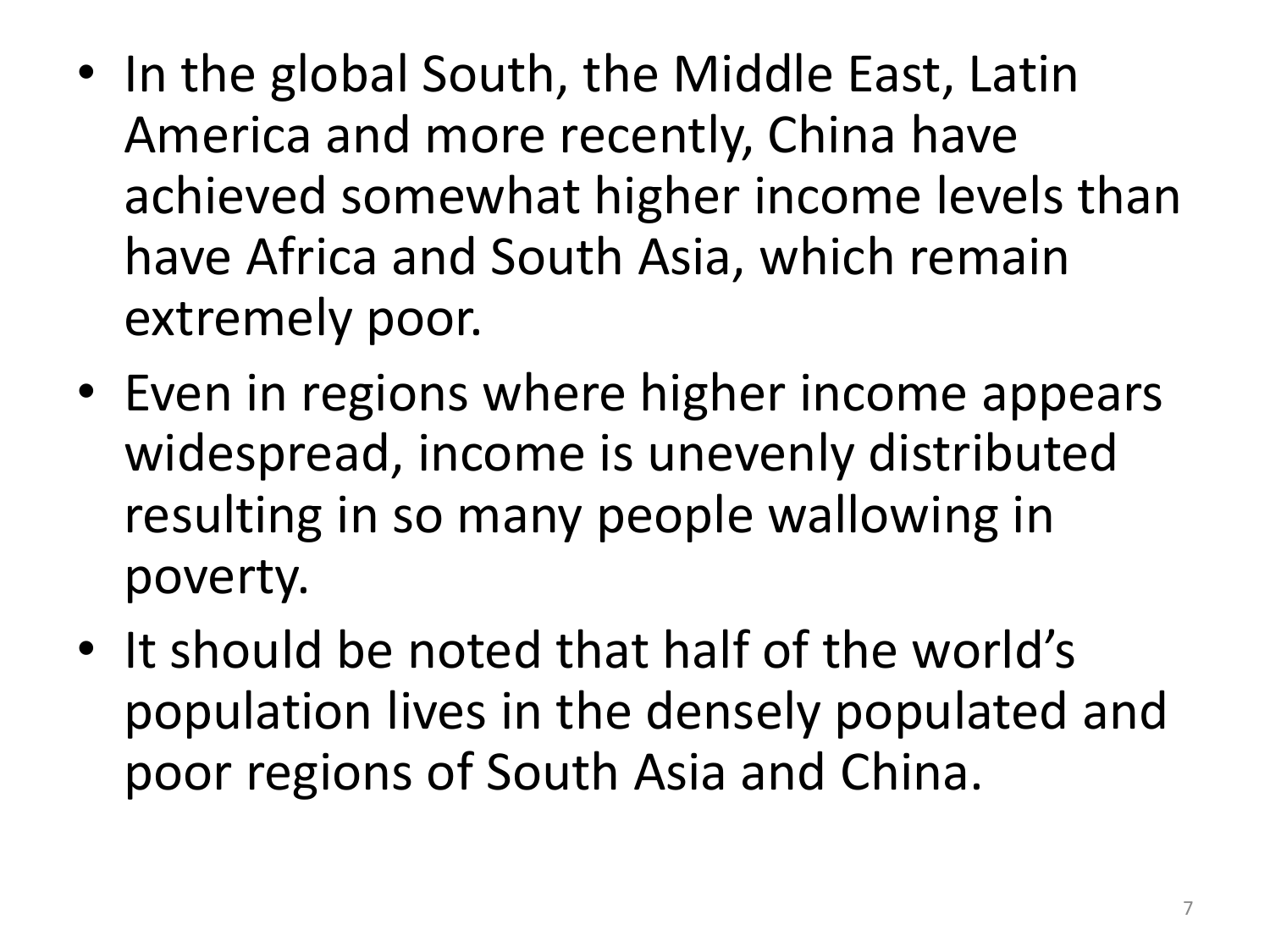- The world can also be divided into three worlds:
	- First World
	- Second World
	- Third world
- The three-world classification has economic, ideological, political and strategic dimensions.
- The first-world: the industrialised western countries are categorised as comprising the first world.
- In economic terms, their populations enjoy the highest levels of mass affluence calculated in GDP terms. In 1983, these countries generated 63 percent of the world's while having only 15 percent of the world's population.
- The Second World consists of the former communist USSR. In so far as they were largely industrialised and capable of satisfying the population's basic material needs, they produced 19 percent of the world's GDP with 33 percent of the world's population.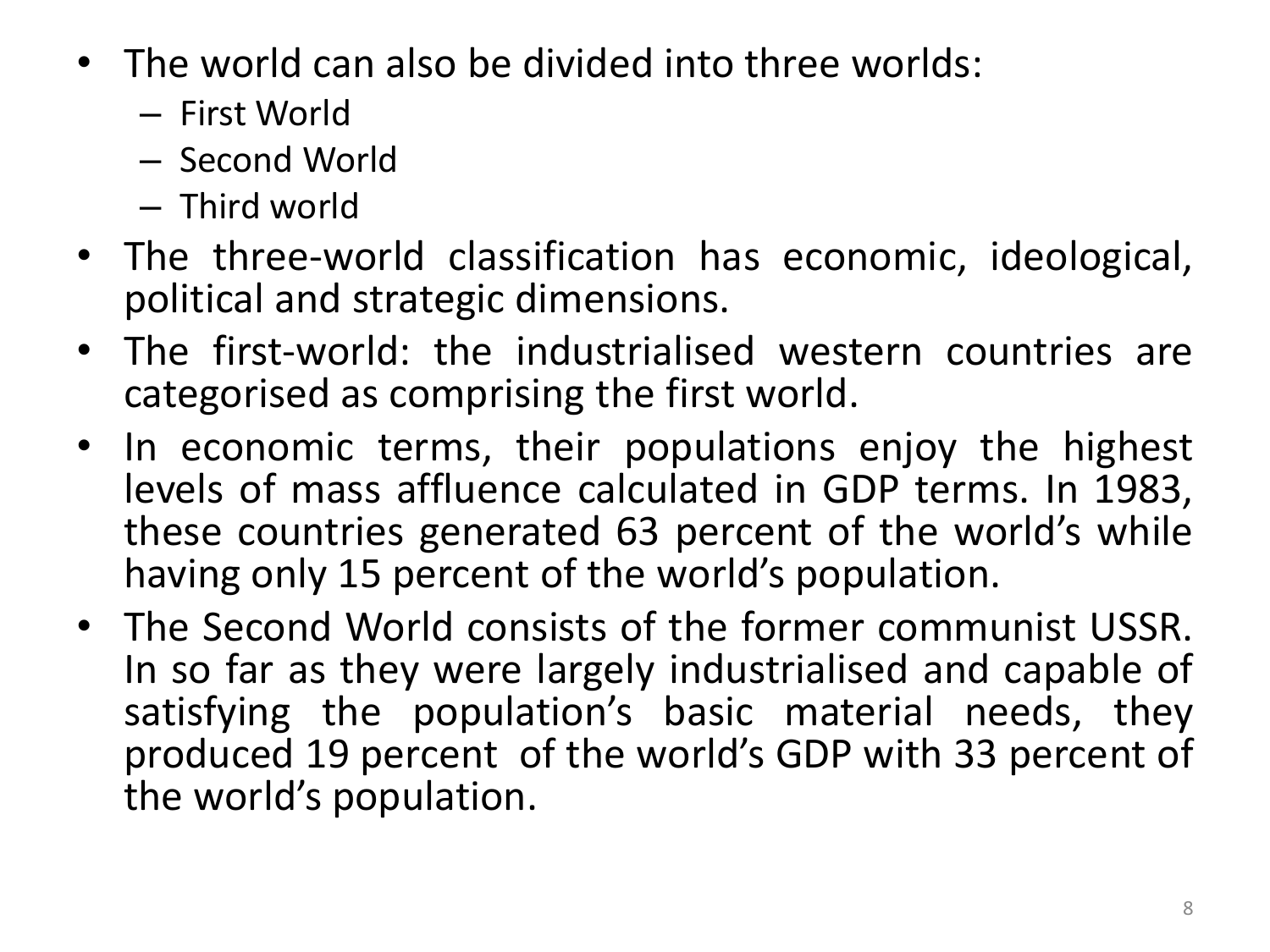- The Third World is a general designation for economically dependent countries of Africa, Asia and Latin America.
- The term arose during the cold war, when two opposing blocs one led by the United States (first), the other led by the USSR (second)—appeared to dominate world politics.
- Within this bipolar model, the Third World consisted of economically and technologically less developed countries belonging to neither bloc.
- Originated by the Martinique-born Marxist writer Frantz Fanon, the designation was essentially negative and not always accepted by the countries concerned.
- Although political and economic upheavals in the late 1980s and early 1990s marked the collapse of the Soviet power bloc, "Third World" remains a useful label for a conglomeration of countries otherwise difficult to categorise.
- Third World countries are less economically developed and suffer widespread poverty. They produced 18% of world's GDP with 52% of the world's population.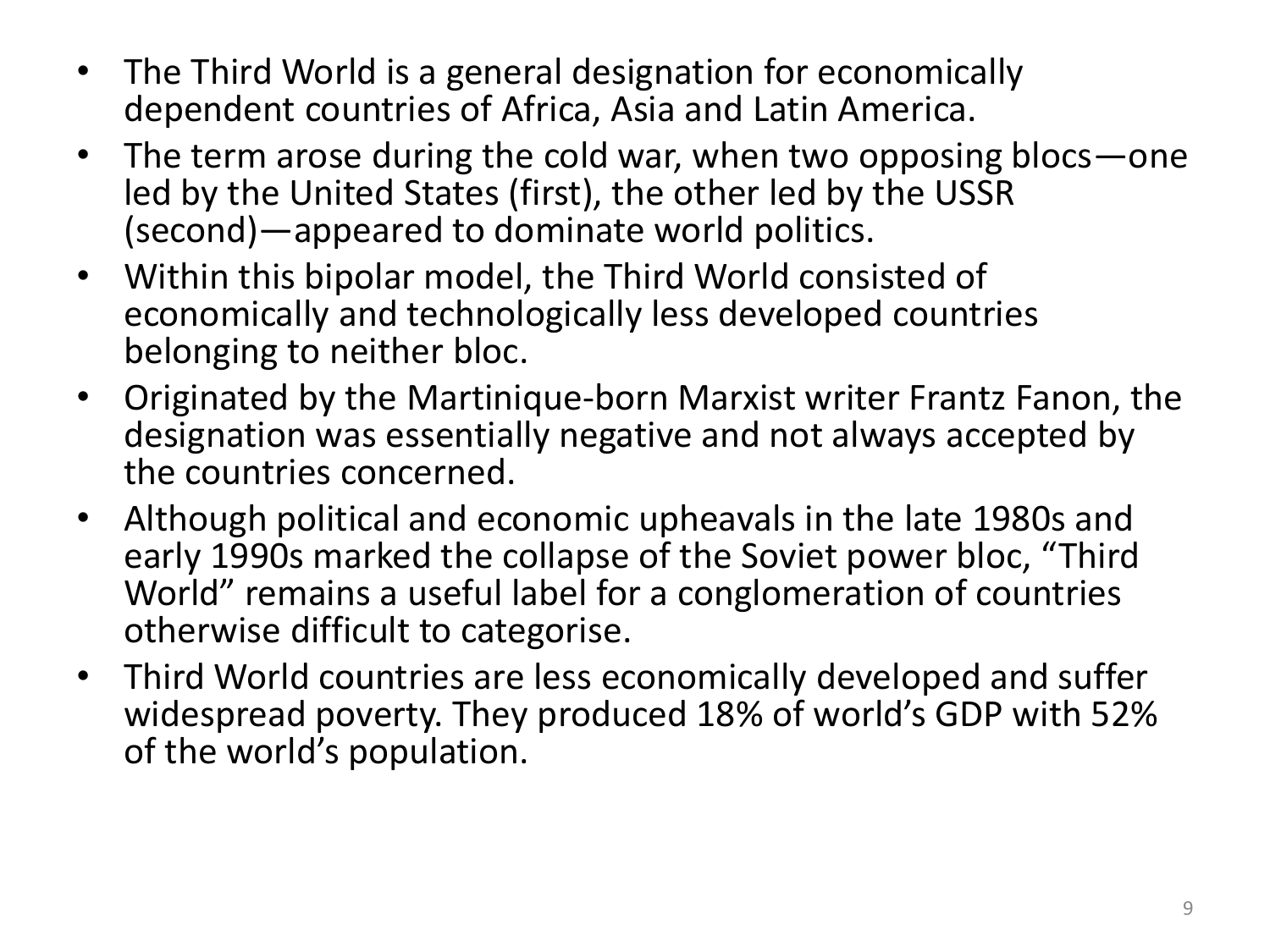#### **Economic Systems in the World**

## *Capitalism*

- Capitalism is based on free enterprise that is, most of the resources needed for production are privately owned.
- Individuals and private firms determine what to produce and sell, and how to use their income.
- Capitalist economic systems exist in Australia, Canada, New Zealand, US and many countries of Europe.
- The former communist countries are going capitalist following the collapse of the USSR.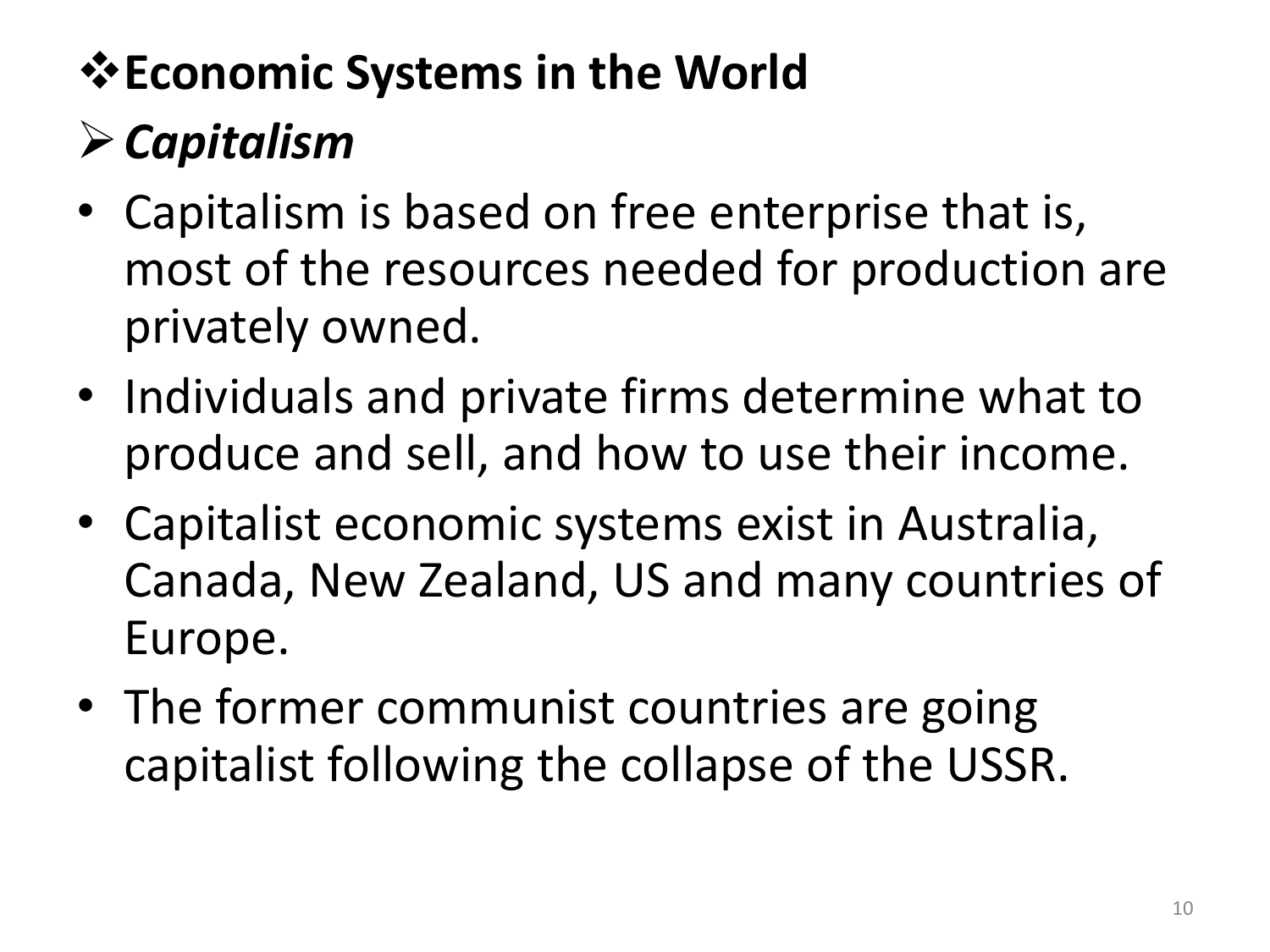#### *Communism*

- This system is traditionally based on government ownership of most productive resources.
- The government also plays a large role in deciding what goods to produce and how to distribute income.
- Communism was once the main economic system in Soviet Union and many nations of Eastern Europe.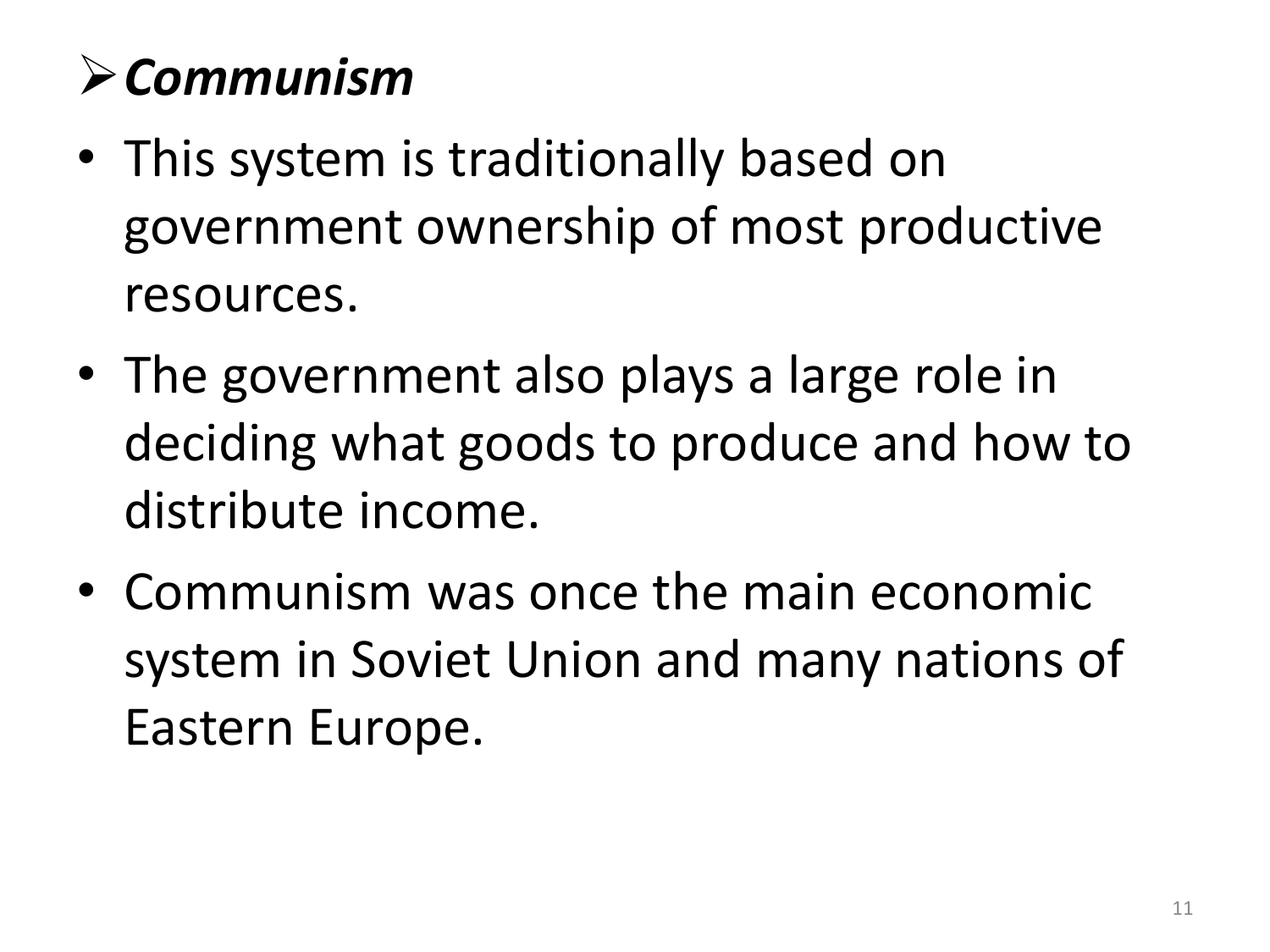- However, these nations began to decrease government control over their economies in the late 1980s and early 1990s.
- Today, only a few countries claim to run their economies on communist principles.
- Even china and other countries that are often thought of as communist have loosened government control over economic activities.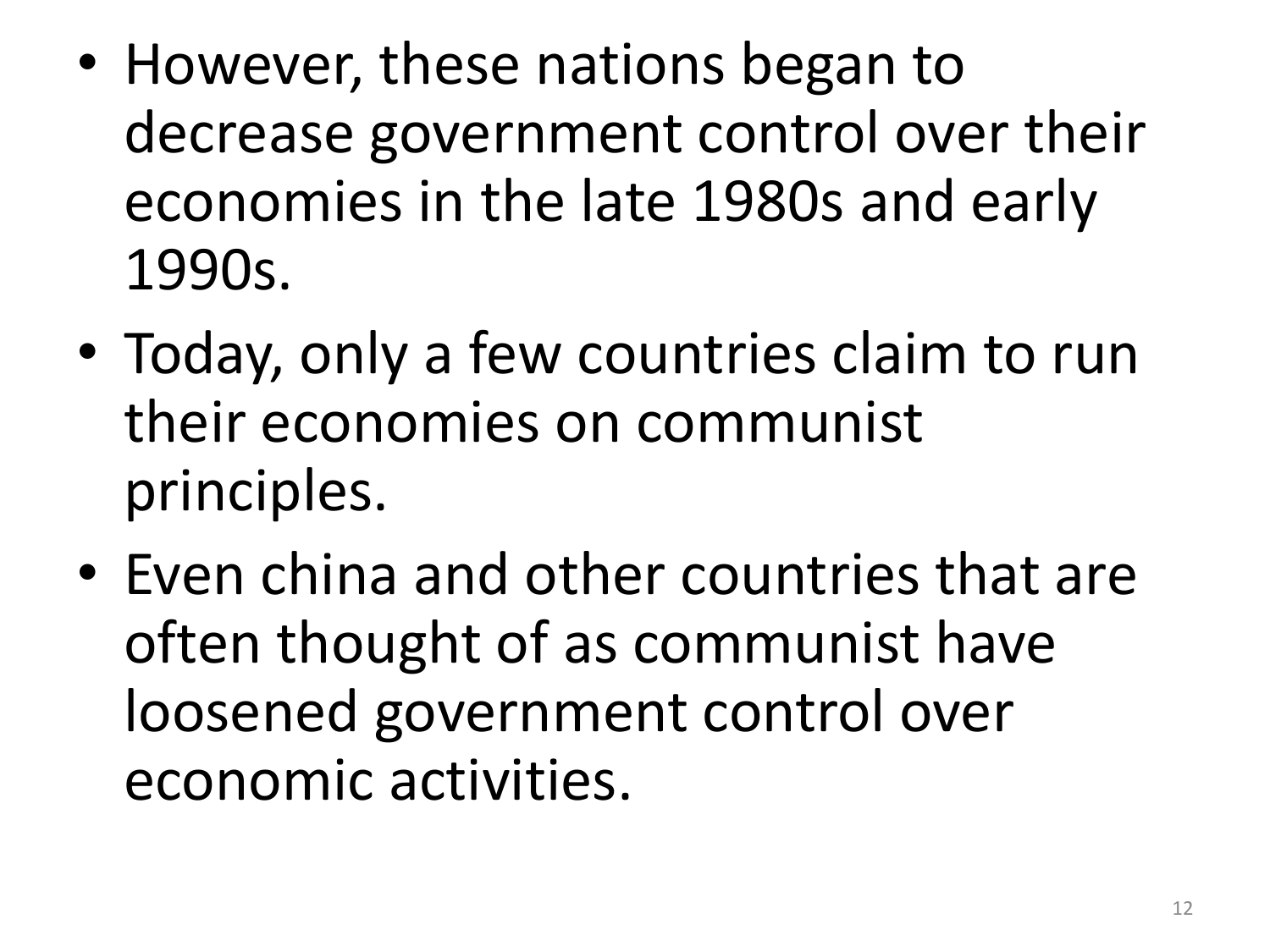## **Mixed Economies:**

- Mixed economies combine both private and government control.
- Under a mixed economy , the government may own such industries as banks, railroads and steel. However, other industries are privately owned.
- The government does some economic planning, but it also allows much private choice. Denmark, Norway, Sweden and some less developed countries have mixed economies.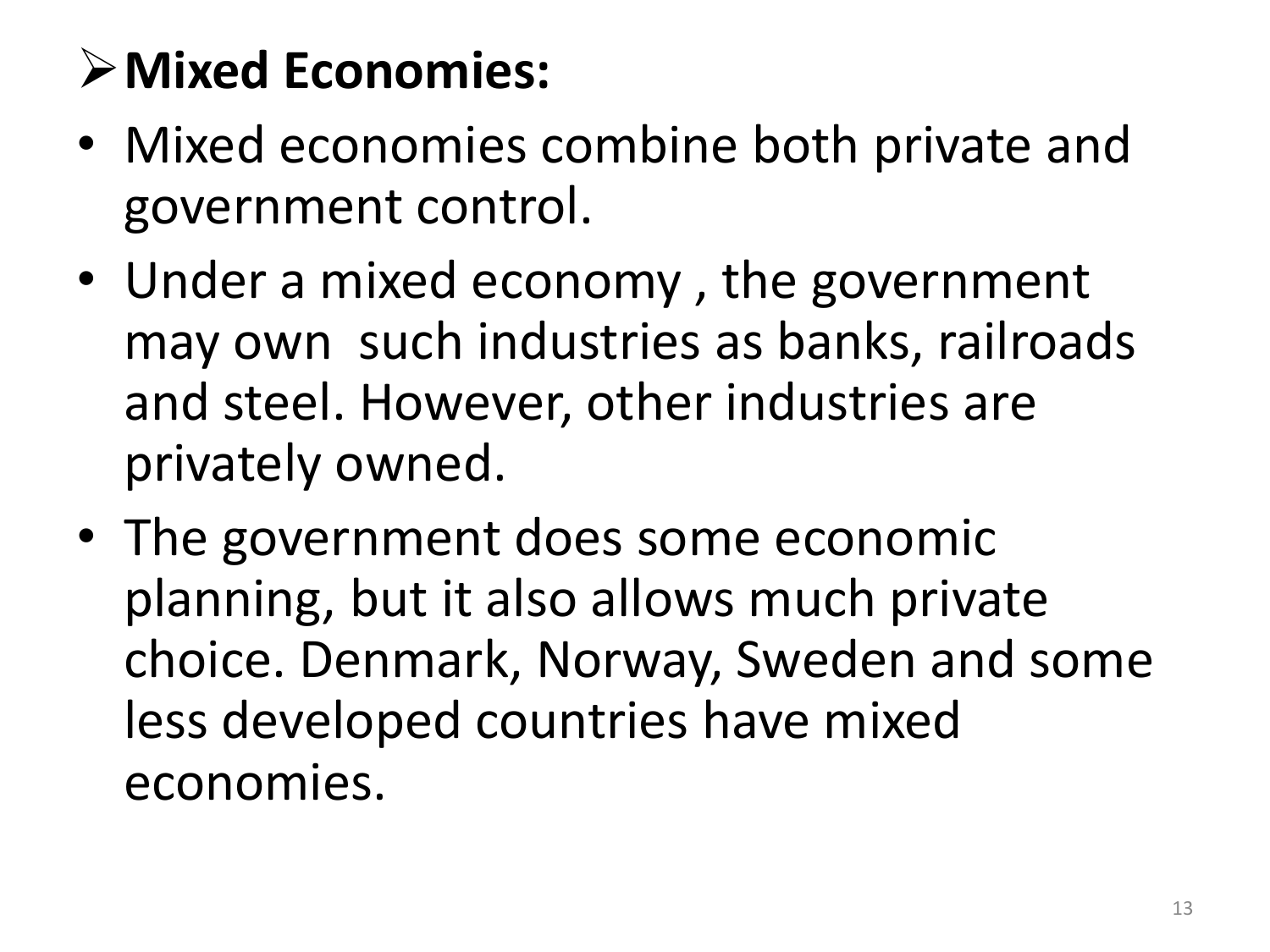## **<del>☆</del> Economic Indicators**

- An economic indicator is a number that shows how well an economy is performing.
- Such numbers measure a variety of factors, including the production of goods and services, employment conditions, and consumer needs, beliefs, and behaviours.
- Economic indicators help the governments, businesses and the public understand economic conditions and make informed decisions.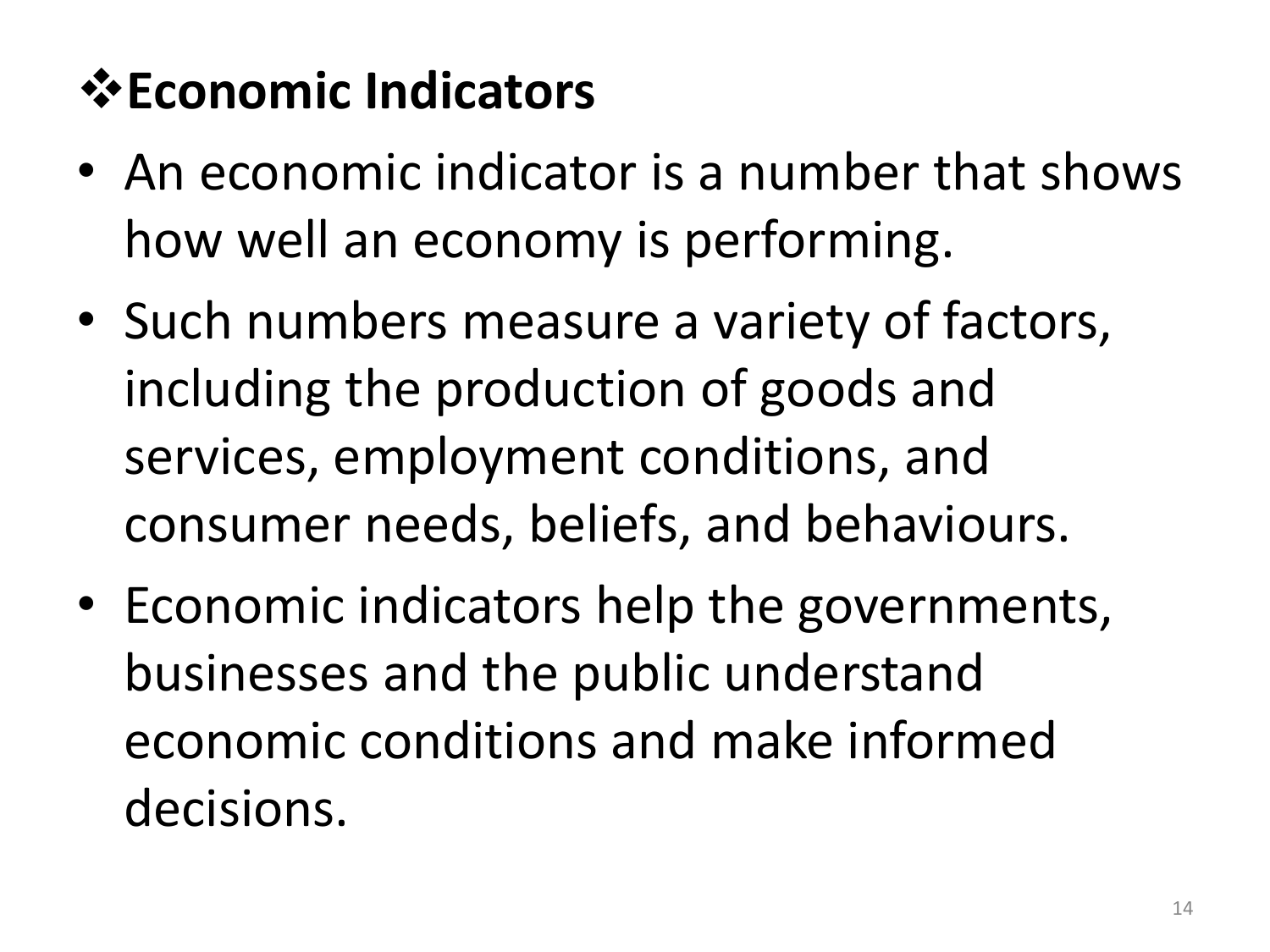- Over time economies tend to behave in a cyclical manner. That is, they experience periods of boom or prosperity when production, income, and employment are rising, followed by periods of contraction or recession when production, income, and employment are falling.
- This cyclical activity does not follow a predictable path.
- Sometimes the booms are long and sometimes they are short. The same is true of the contractions.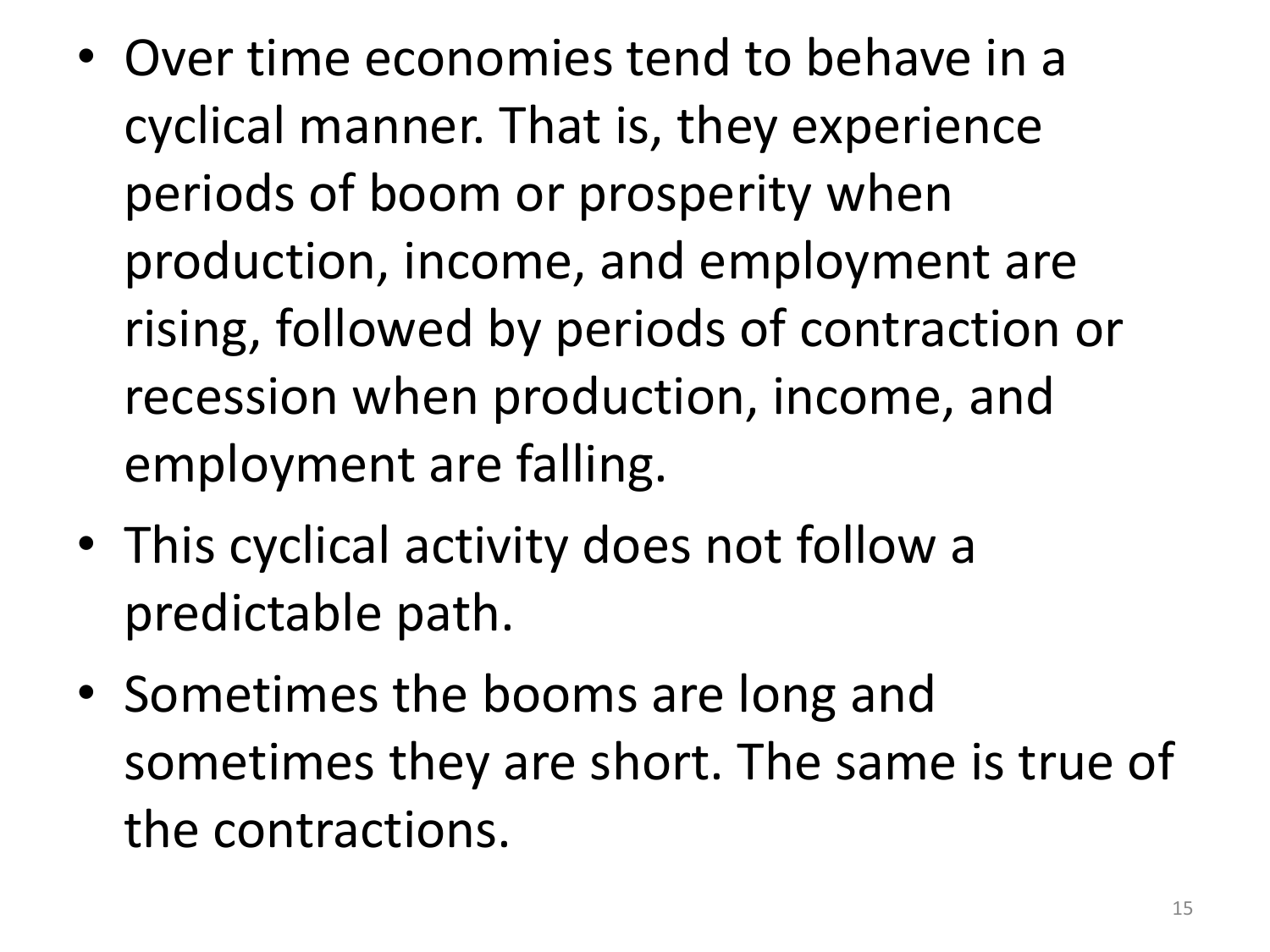- Consequently, no one can predict the path of the economy with great accuracy.
- But in an effort to better anticipate the economy's cyclical movement, a set of leading economic indicators has been developed.
- These leading economic indicators are data series that help to develop an overall picture of the economy.
- But it should be noted that no single data series is a perfect leading indicator, so a number of them have been combined into an index of leading indicators.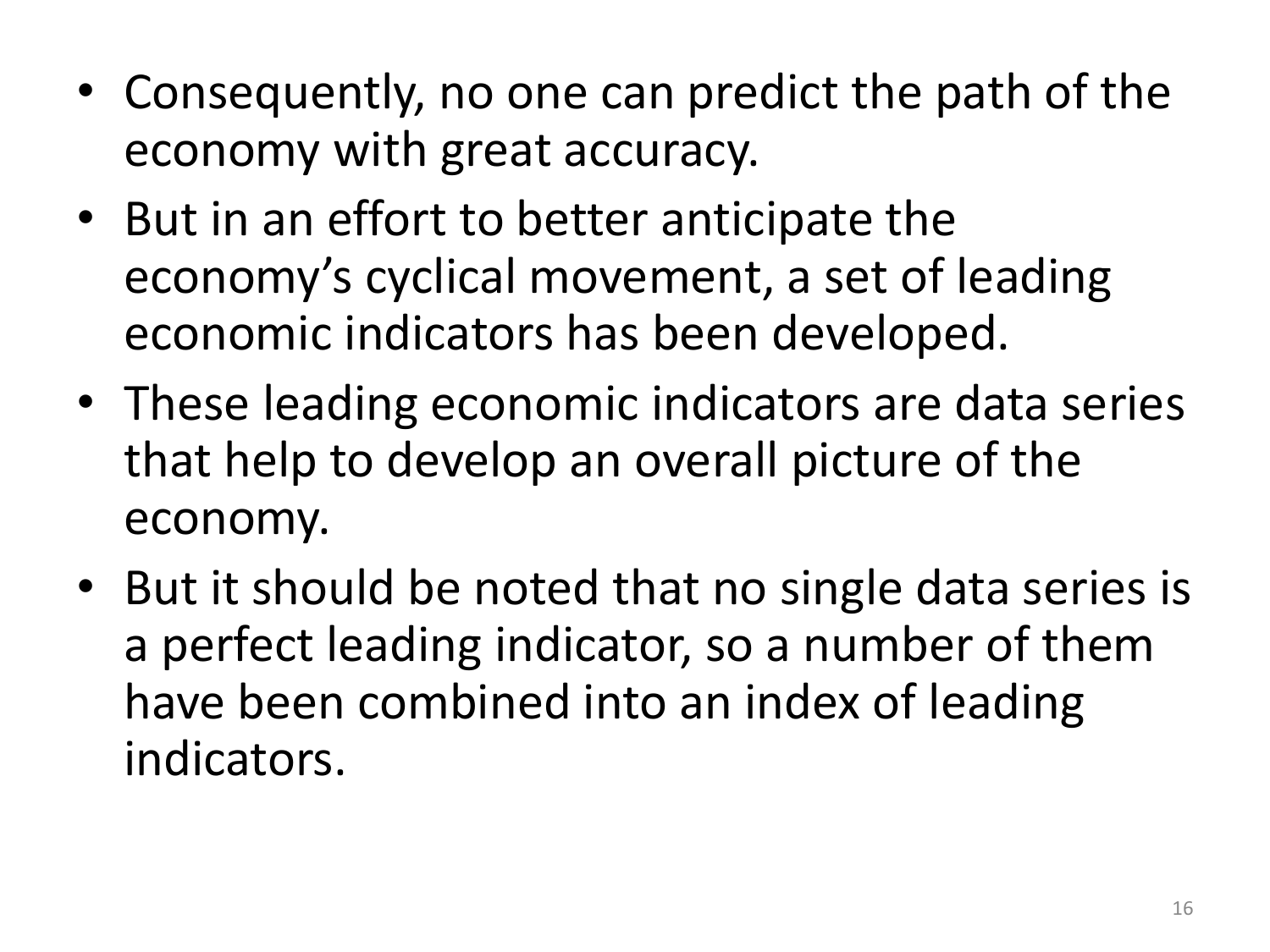- **Types of Economic Indicators**
- There are three main types of economic indicators:
- **1) Leading indicators**
	- Leading indicators signal future changes. That means, they usually change before the economy itself changes. This makes them extremely useful for short term predictions of economic developments.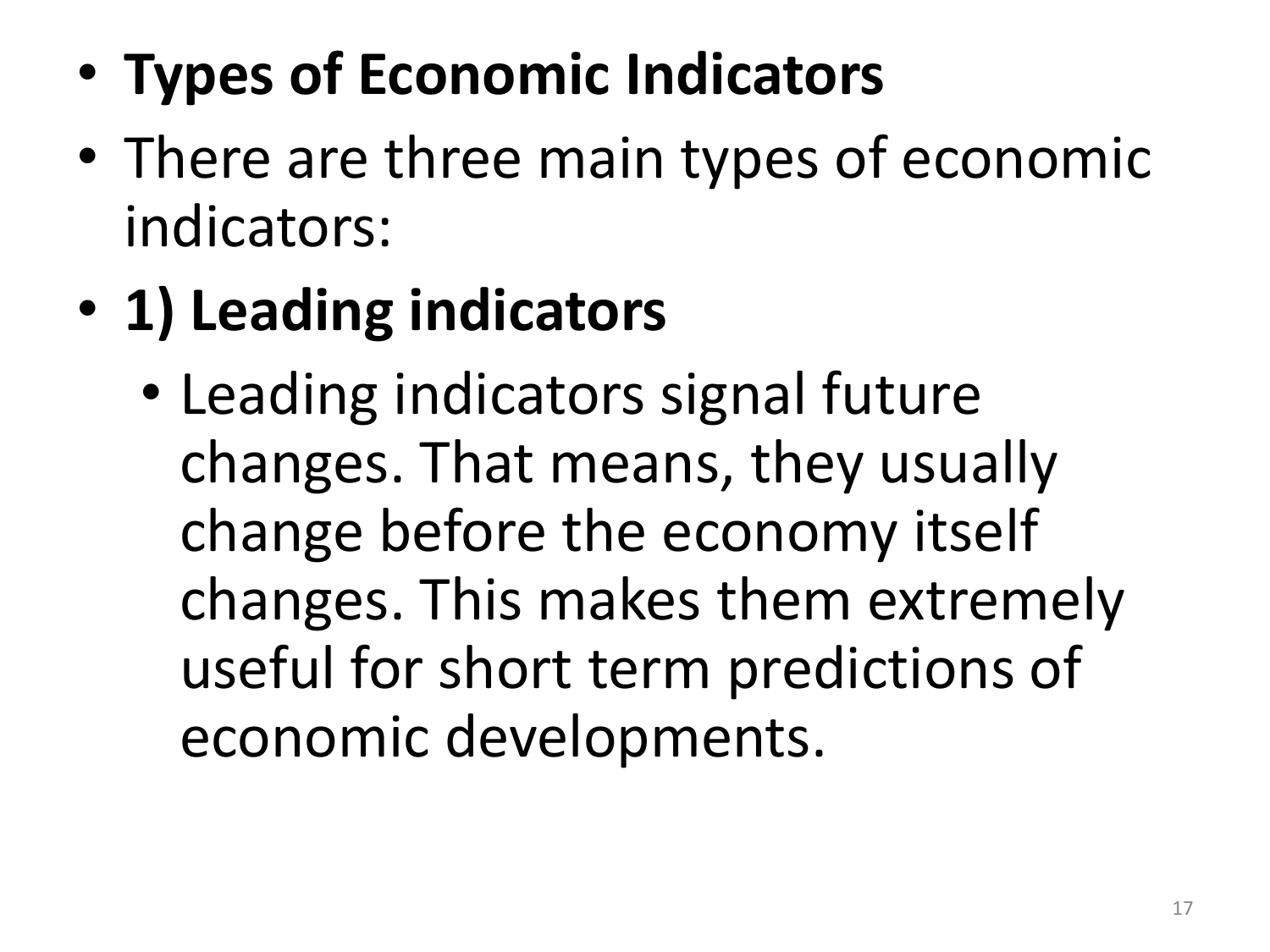- **2) Lagging indicators**
- Lagging indicators usually change after the economy as a whole changes.
- For that reason, they cannot directly be used to predict economic changes (since those have happened already).
- They are more useful to confirm specific patterns (e.g. economic cycles) and make further predictions from there.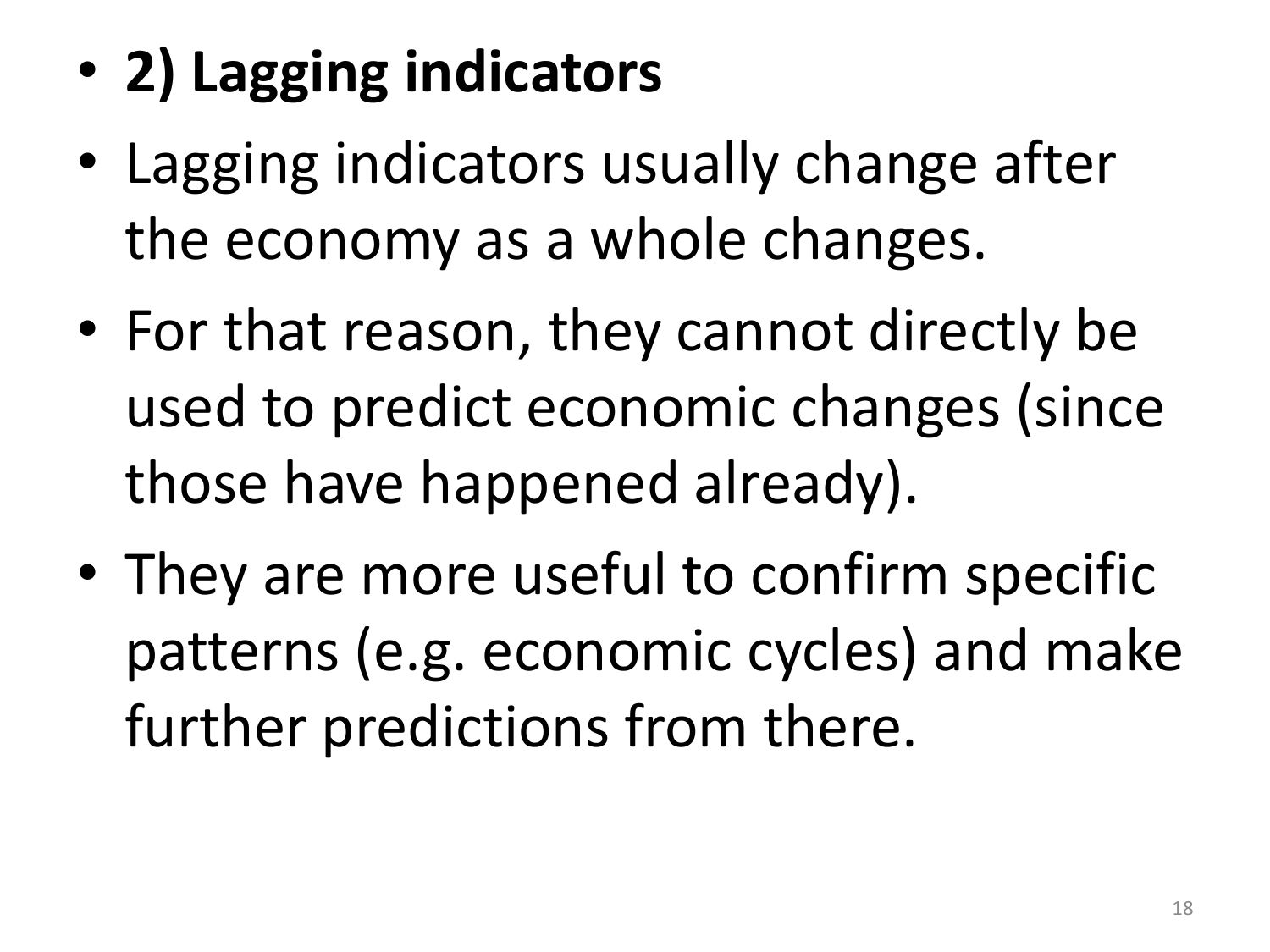- **3) Coincident indicators.**
- Coincident indicators occur at about the same time as the changes they signal.
- Therefore, they can provide valuable information about the current state of the economy.
- An example of a coincident indicator is personal income.
- If the economy is strong and business is going well, personal income rates will increase at about the same time.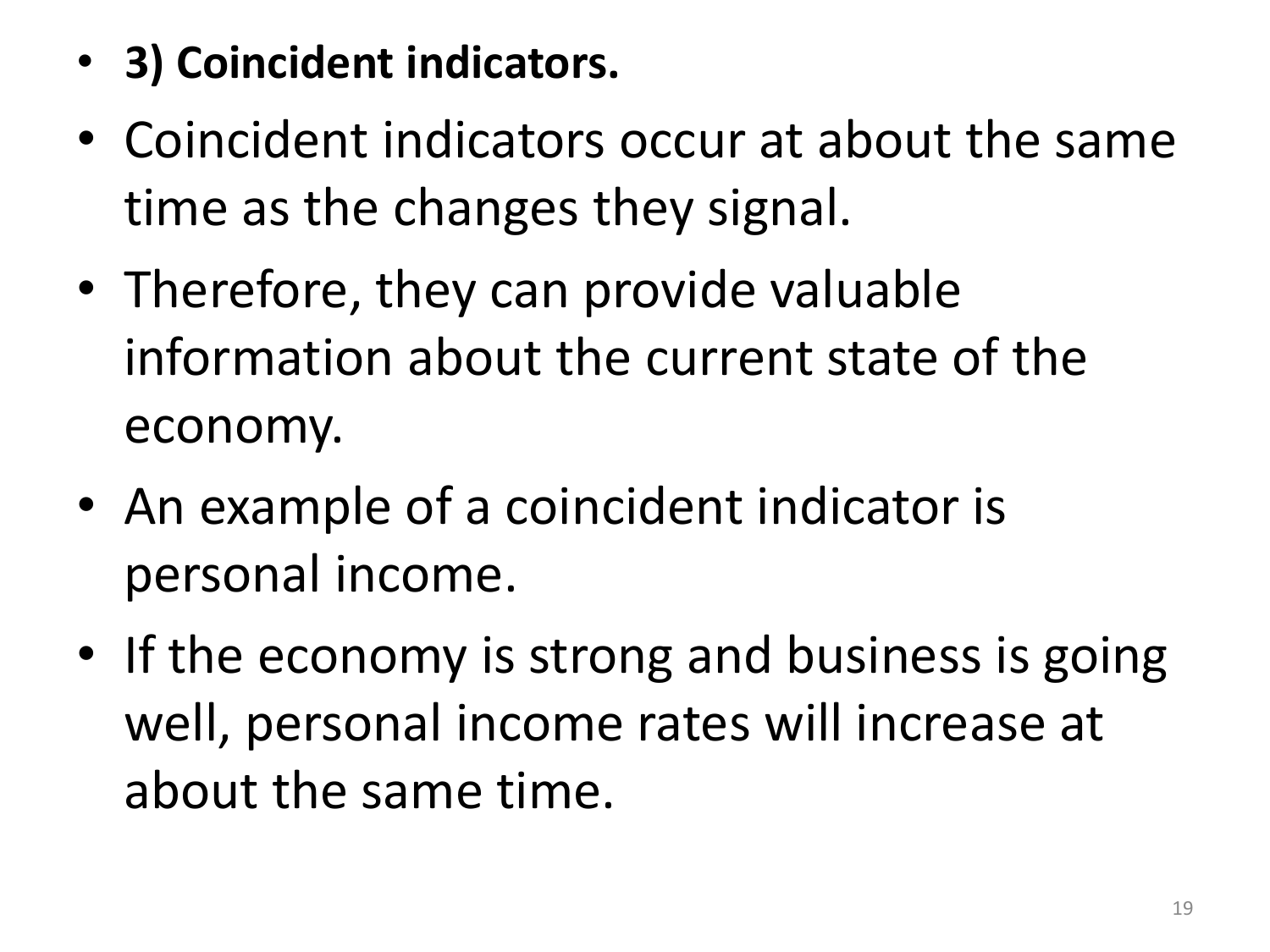• **Major Types of Leading Economic Indicators**

#### • **1) Stock Market**

- The stock market is the most well-known and widely followed leading indicator.
- Because stock prices are based in part on what companies are expected to earn, the market can indicate the economy's direction if earnings estimates are accurate.
- For example, a strong market may suggest that earnings estimates are up and therefore that the overall economy is preparing to thrive.
- Conversely, a down market may indicate that company earnings are expected to decrease and that the economy is headed toward a recession.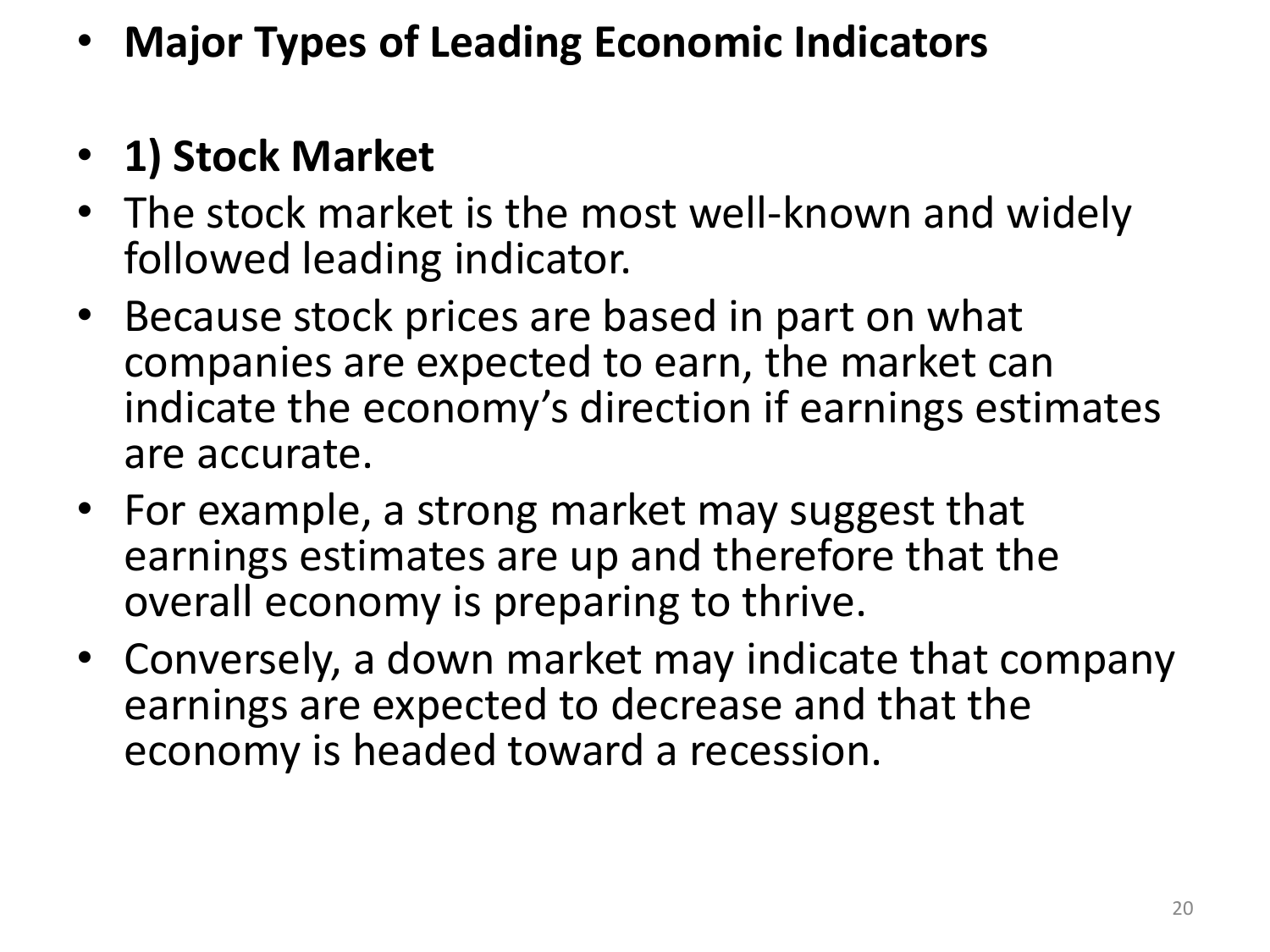## • **2) Manufacturing Activity**

- Manufacturing activity is another leading indicator of the state of the economy.
- This influences the GDP (gross domestic
- product) strongly; an increase in which suggests more demand for consumer goods and, in turn, a healthy economy.
- Since workers are required to manufacture new goods, increases in manufacturing activity also boost employment and possibly wages as well.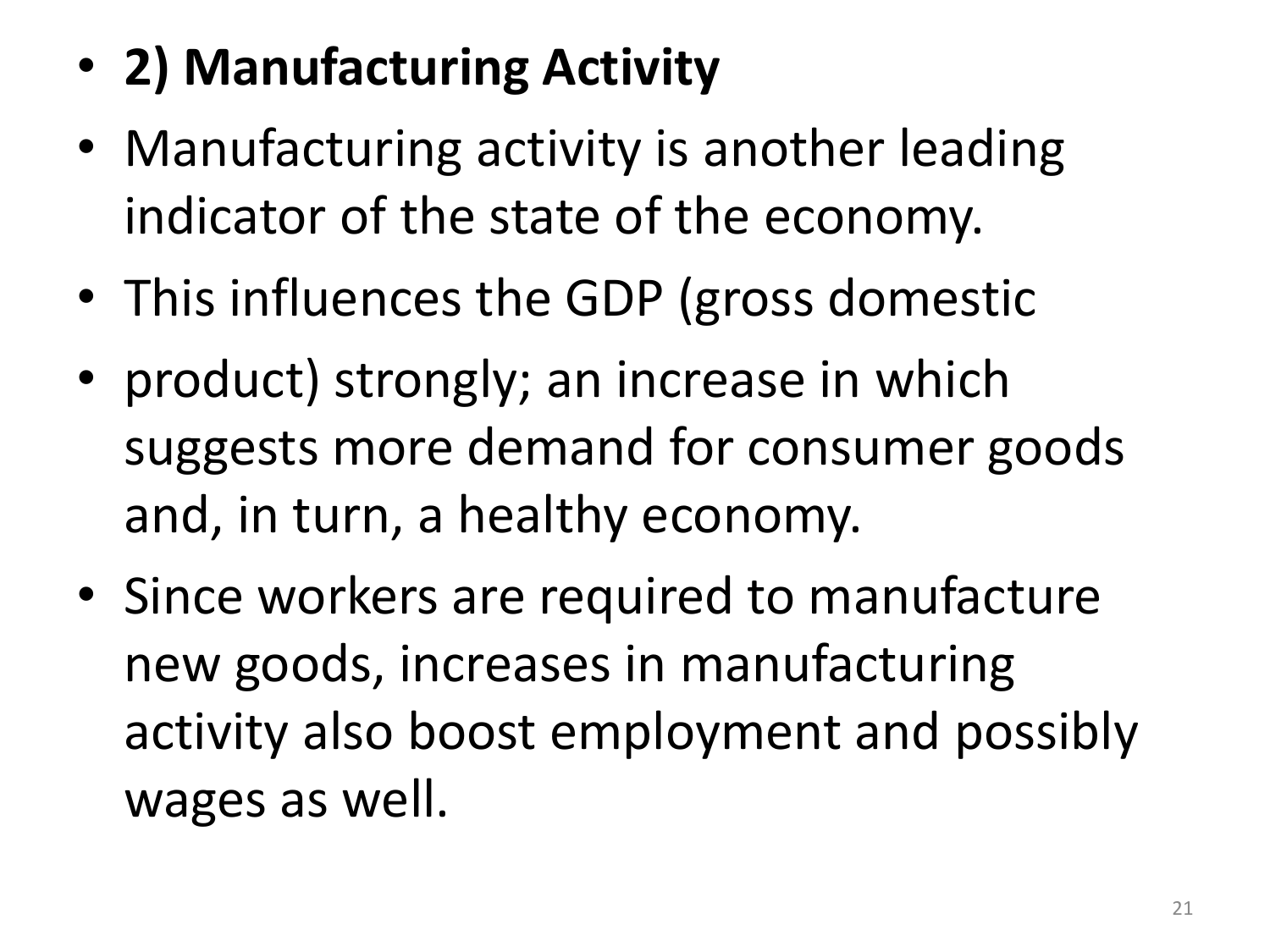#### • **3) Inventory Levels**

- High inventory levels can reflect two very different things: either that demand for inventory is expected to increase or that there is a current lack of demand.
- *Case #1*, businesses purposely bulk up inventory to prepare for increased consumption in the coming months. If consumer activity increases as expected, businesses with high inventory can meet the demand and thereby increase their profit. Both are good things for the economy.
- **Case #2**, high inventories reflect that company supplies exceed demand. Not only does this cost companies money, but it indicates that retail sales and consumer confidence are both down, which further suggests that tough times are ahead.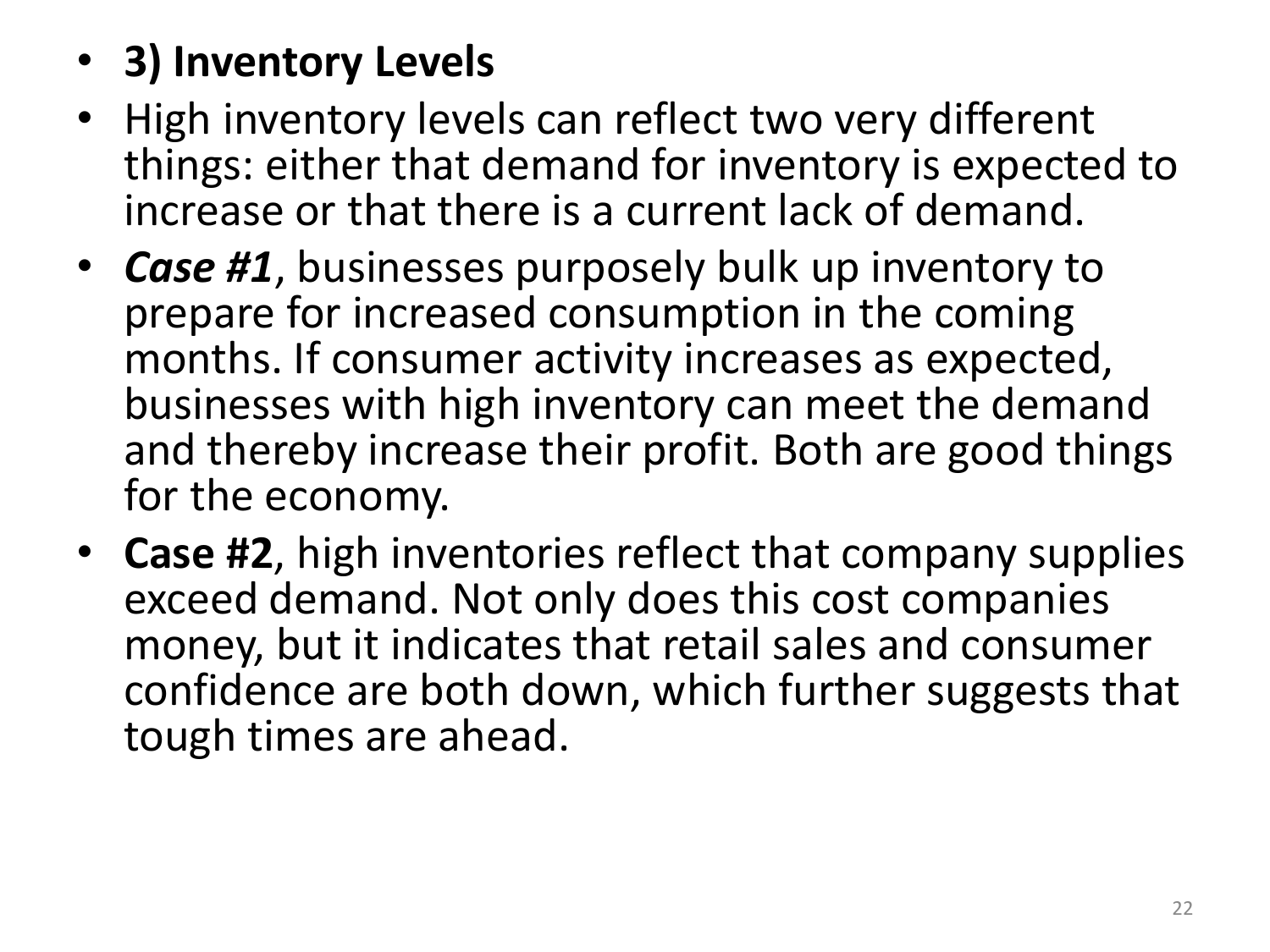#### • **4) Retail sales**

- Retail sales are particularly important metrics and function hand in hand with inventory levels and manufacturing activity.
- Most importantly, strong retail sales directly increase GDP, which also strengthens the home currency.
- When sales improve, companies can hire more employees to sell and manufacture more product, which in turn puts more money back in the pockets of consumers.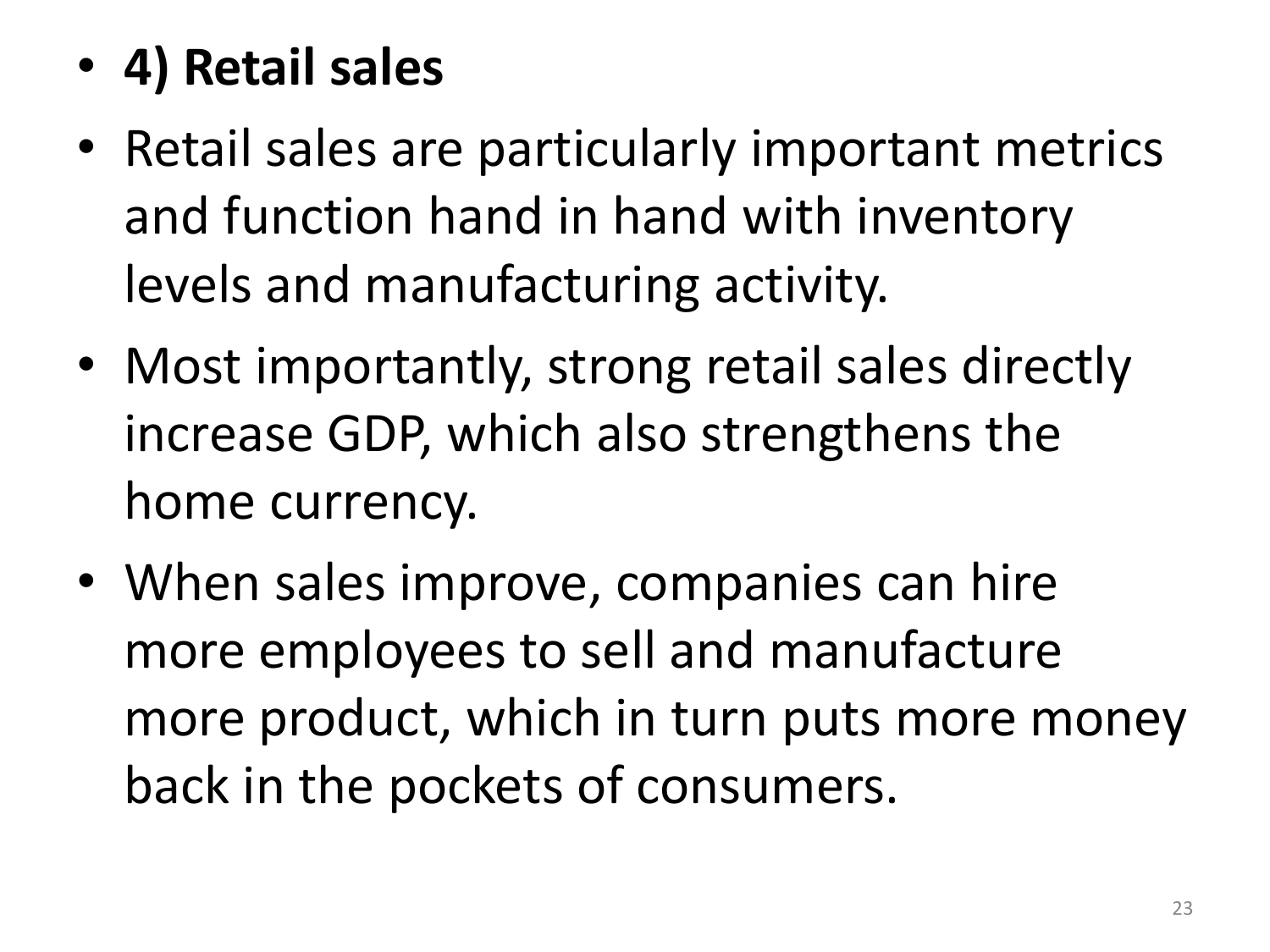#### • **5) Building Permits**

- Building permits offer foresight into future real estate supply levels. A high volume indicates the construction industry will be active, which forecasts more jobs and, again, an increase in GDP.
- **6) Level of New Business Startups**
- The number of new businesses entering the economy is another indicator of economic health. In fact, some have claimed that small businesses hire more employees than larger corporations and, thereby, contribute more to addressing unemployment.
- Increases in small businesses are an extremely important indicator of the economic well-being of any capitalist nation.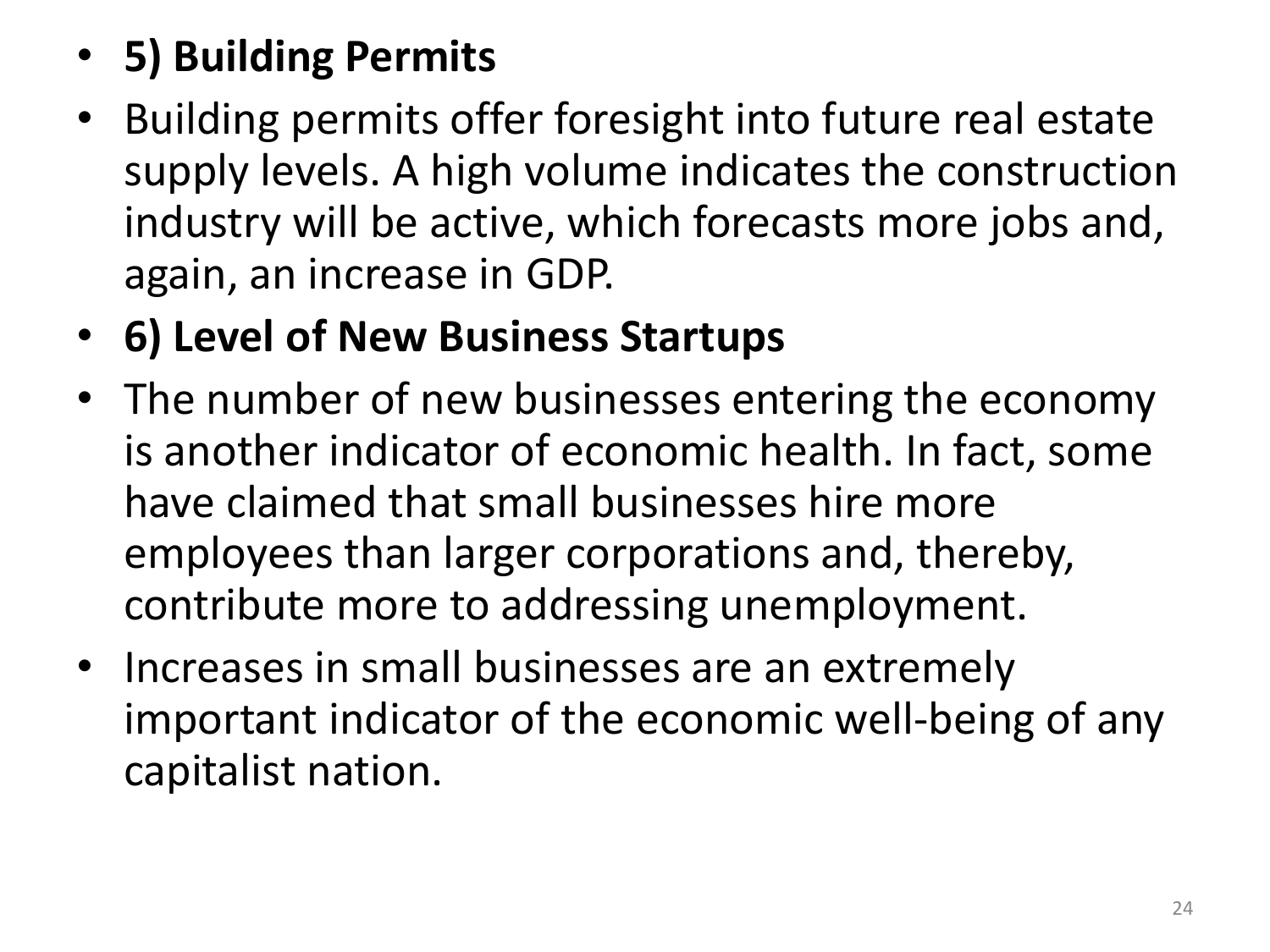- **Major Lagging Indicators**
- **1) Changes in the Gross Domestic Product (GDP)**
- GDP is typically considered by economists to be the most important measure of the economy's current health.
- When GDP increases, it's a sign the economy is strong. In fact, businesses will adjust their expenditures on inventory, payroll, and other investments based on GDP output.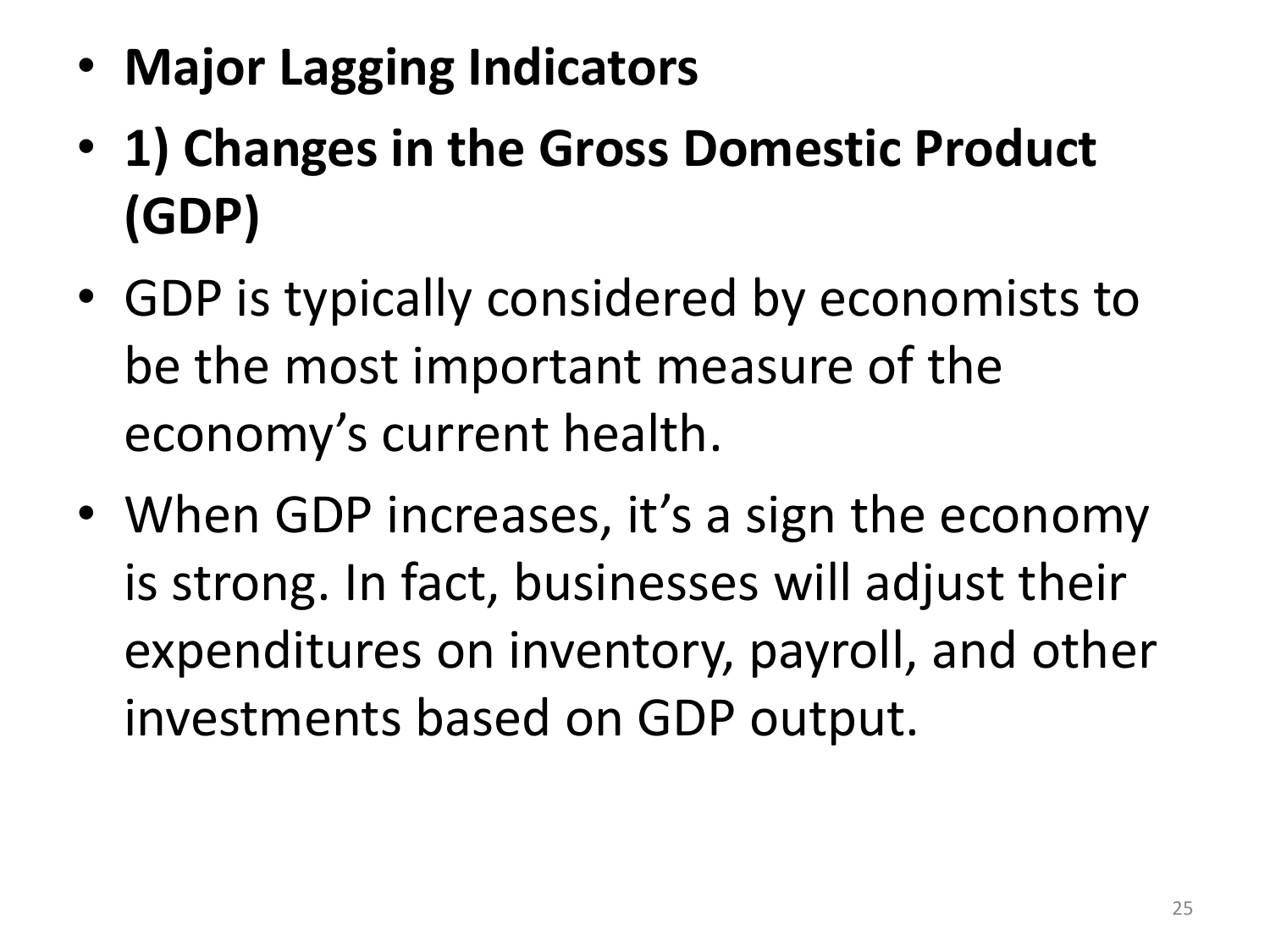#### **Gross Domestic Product (GDP**)

- This is the most widely used economic indicator.
- GDP is the market value of all goods and services produced within a country during a given period.
- GDP excludes production by facilities that are owned by a nation's citizens but operate in other countries.

#### **Gross National Product (GNP)**

• GNP includes all production by a nation's firms, regardless of the firms' locations and excludes production by a foreign-owned facilities.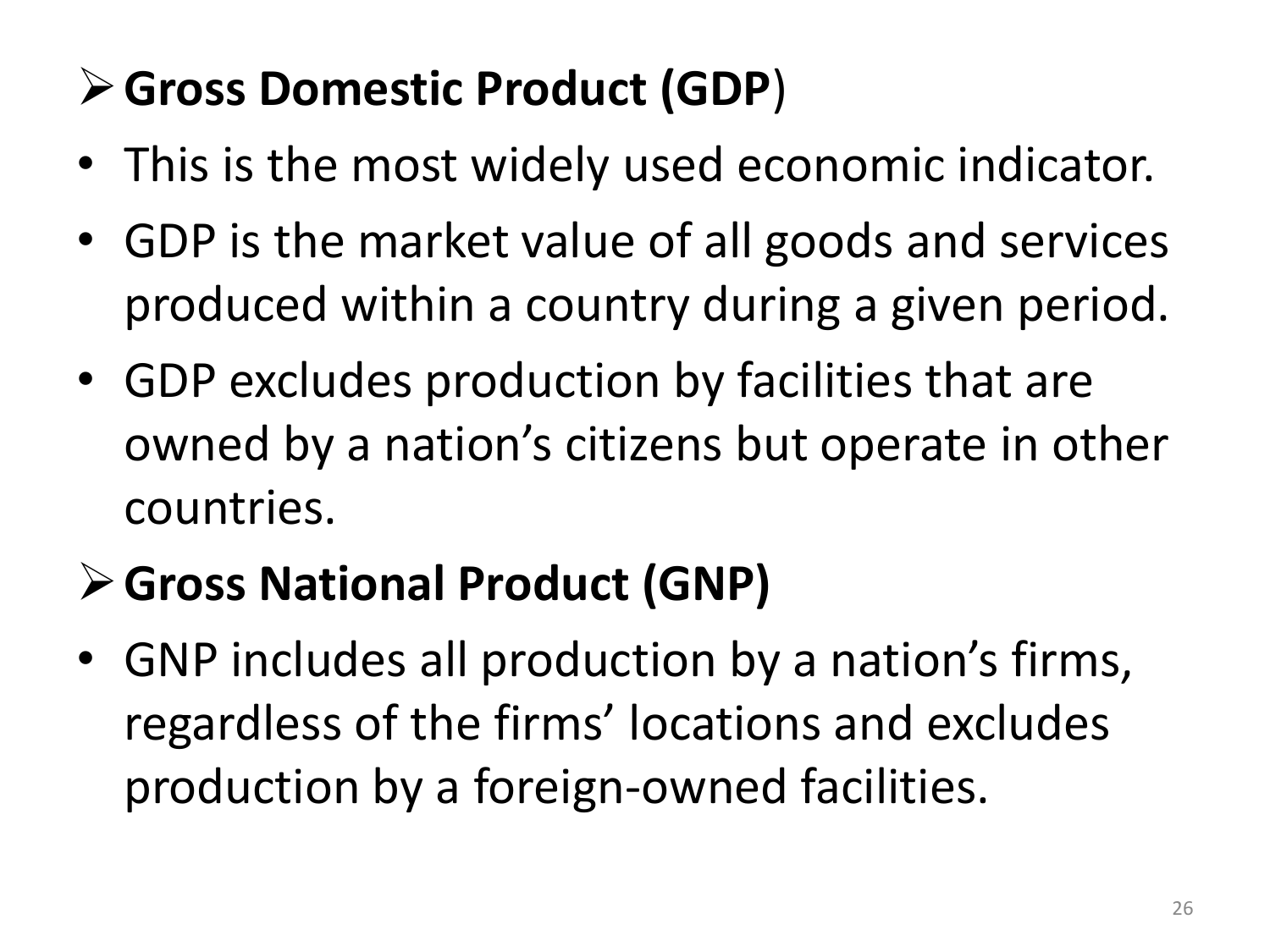- **The difference between GDP and GNP**
- GDP is the market value of all the goods and services produced in an economy over some period of time.
- GNP is the market value of the goods and services produced by an economy's productive resources over some period of time.
- Here's an example that can highlight the difference. Adamu is an Nigerian working in Ilorin, so his production is included in both Nigerian GDP and GNP.
- If Adamu takes a new job in Accra, his production is no longer included in Nigerian GDP because he is no longer producing within the geographic boundaries of the economy.
- As long as he is a Nigerian citizen, however, his production is still included in Nigerian GNP.
- GNP measures the production of Nigerians whether they are working in Nigeria or abroad.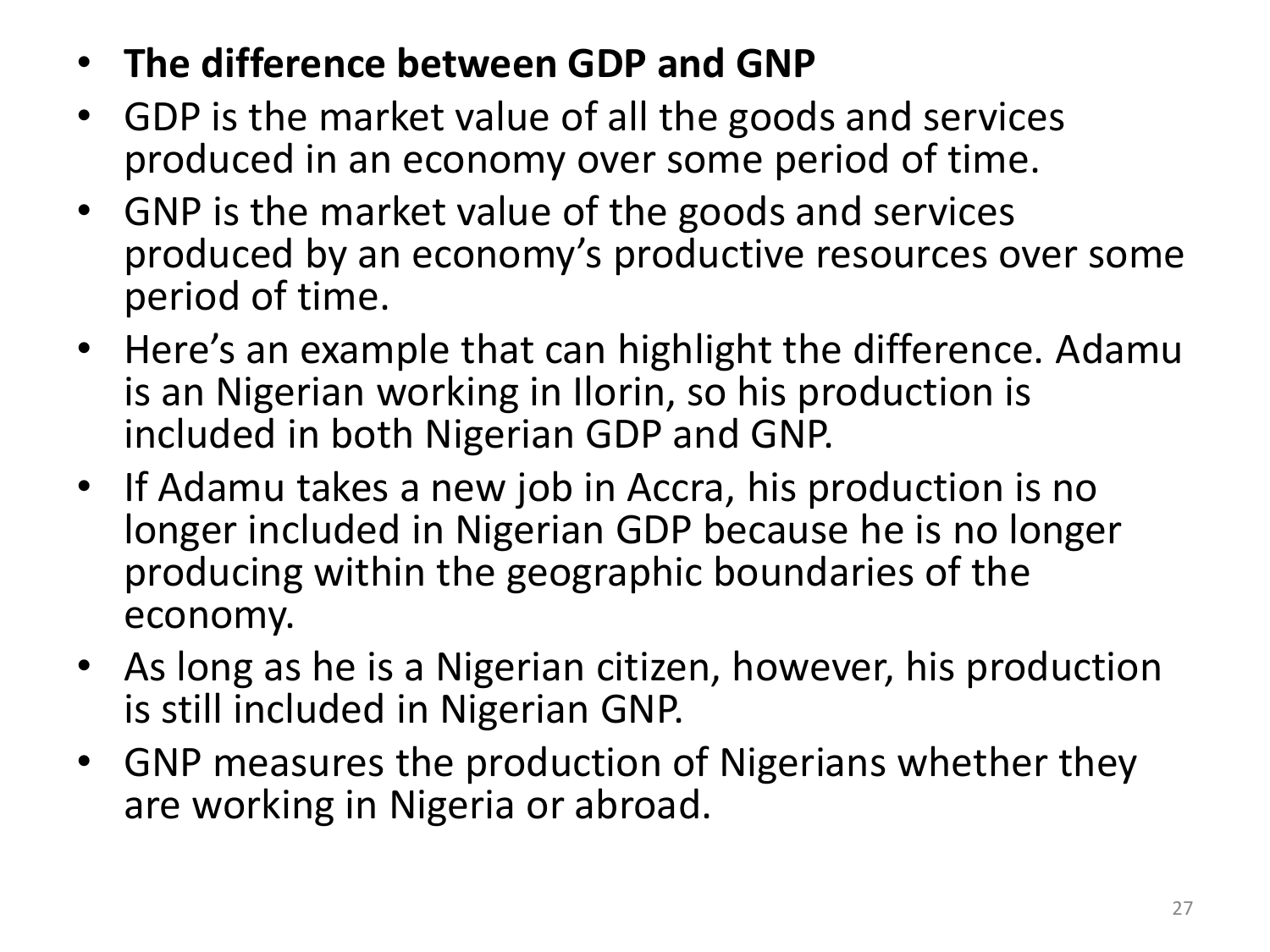## • **2) Income and Wages**

- If the economy is operating efficiently, earnings should increase regularly to keep up with the average cost of living.
- When incomes decline, however, it is a sign that employers are either cutting pay rates, laying workers off, or reducing their hours.
- Declining incomes can also reflect an environment where investments are not performing as well.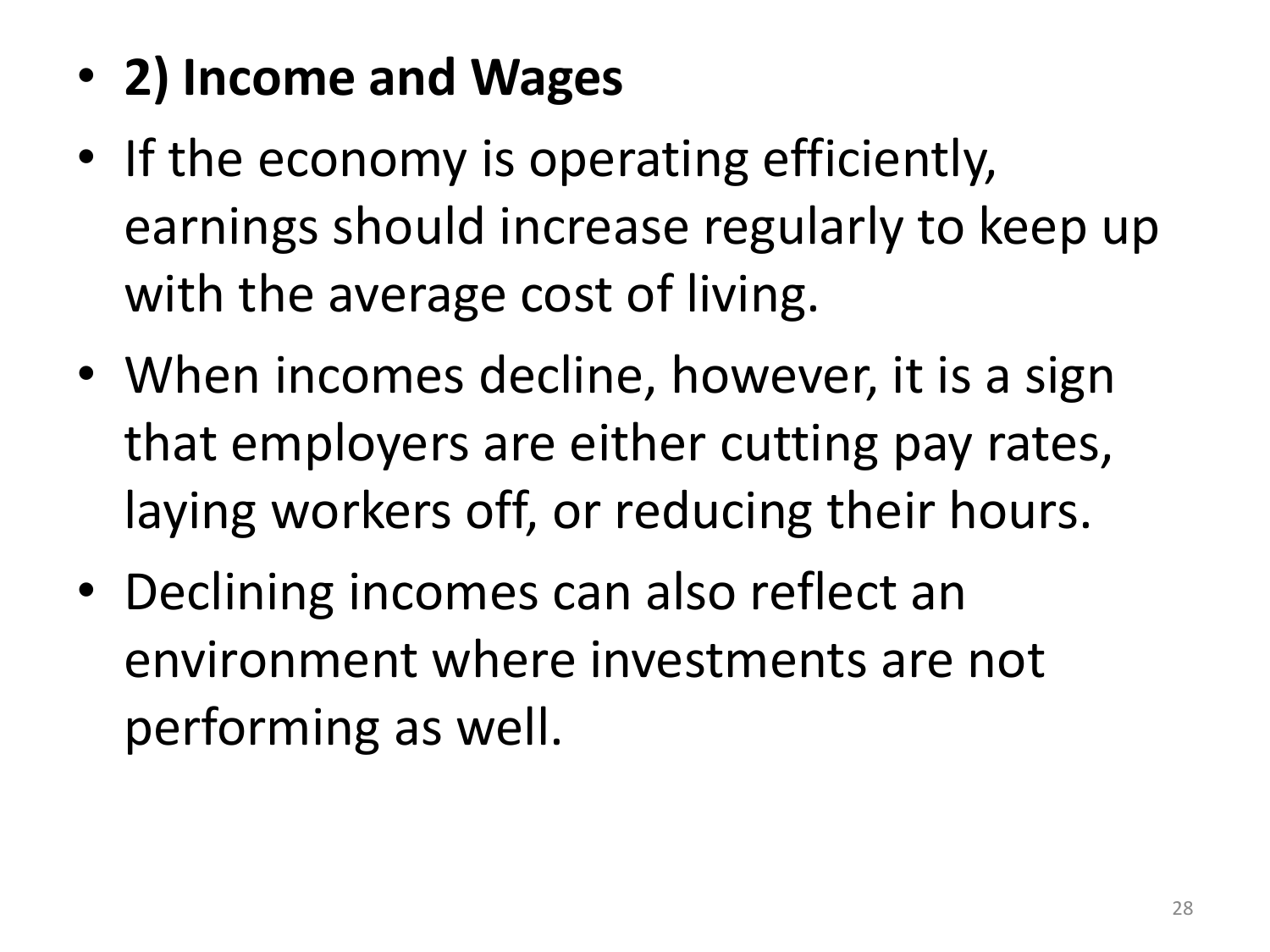#### **3) Unemployment Rate**

- This represents the percentage of jobless individuals in a community's total labour force that is, in the segment of the population that is willing and able to be employed.
- In a healthy economy, the unemployment rate will be anywhere from 3% to 5%.

#### **4) The Consumer Price Index (CPI)**

- CPI represents the prices of various items
- CPI, is a statistical construct that measures the average behaviour of the prices of goods and services purchased by the typical household.
- When consumer prices, on average, are rising, the CPI increases and there is inflation.
- When consumer prices are decreasing, the CPI decreases and there is deflation.
- The CPI is frequently interpreted as a measure of the cost of living. That is, an increase in the CPI means the typical household needs more money to purchase typical goods and, therefore, the typical household's cost of living has increased.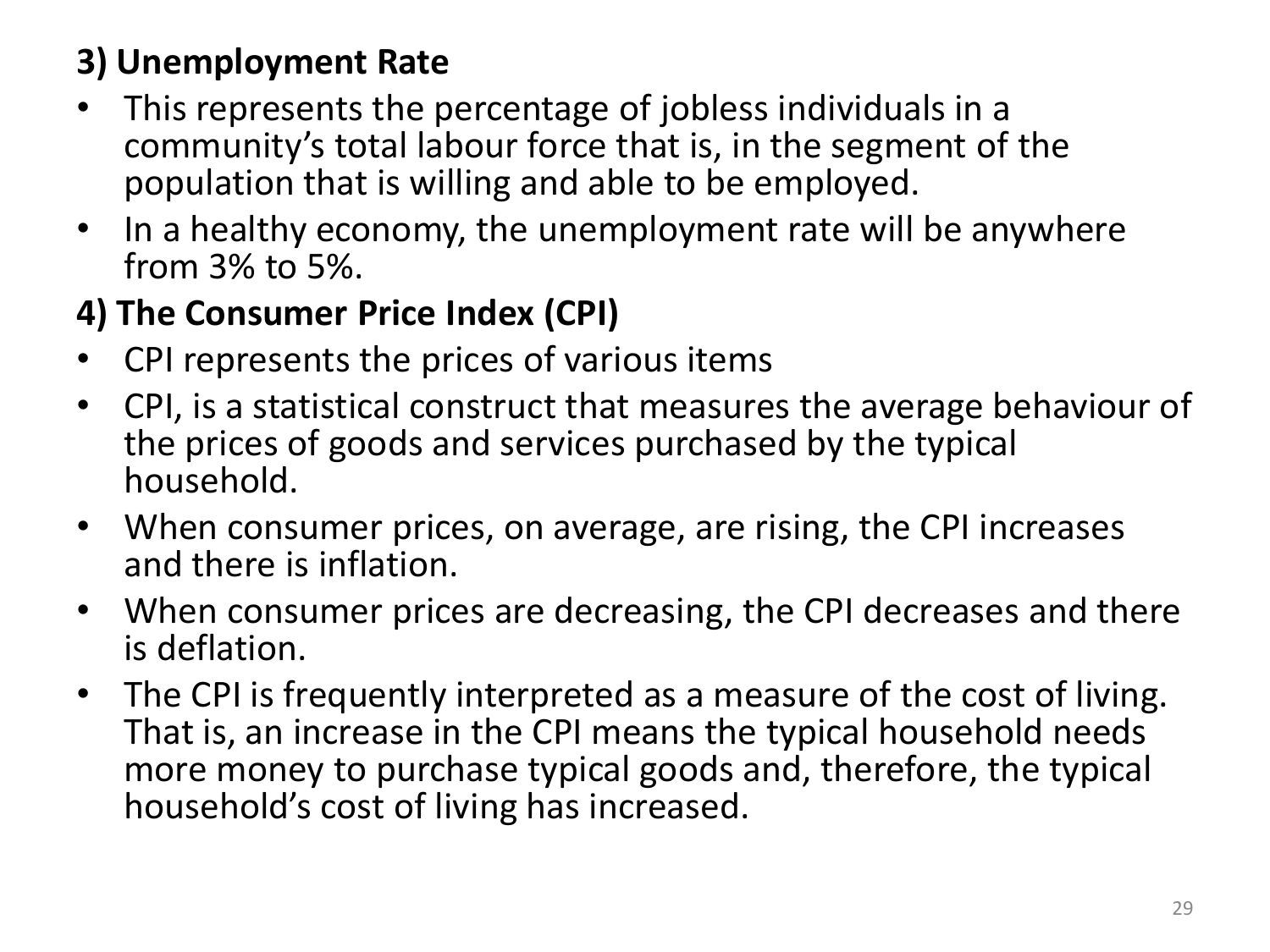- **5) Currency Strength**
- A strong currency increases a country's purchasing and selling power with other nations.
- The country with the stronger currency can sell its products overseas at higher foreign prices and import products more cheaply.
- **6) Interest Rates**
- Interest rates are another important lagging indicator of economic growth. They represent the cost of borrowing money and are based around the federal funds rate, which represents the rate at which money is lent from one bank to another and is determined by the Federal Open Market Committee (FOMC). These rates change as a result of economic and market events.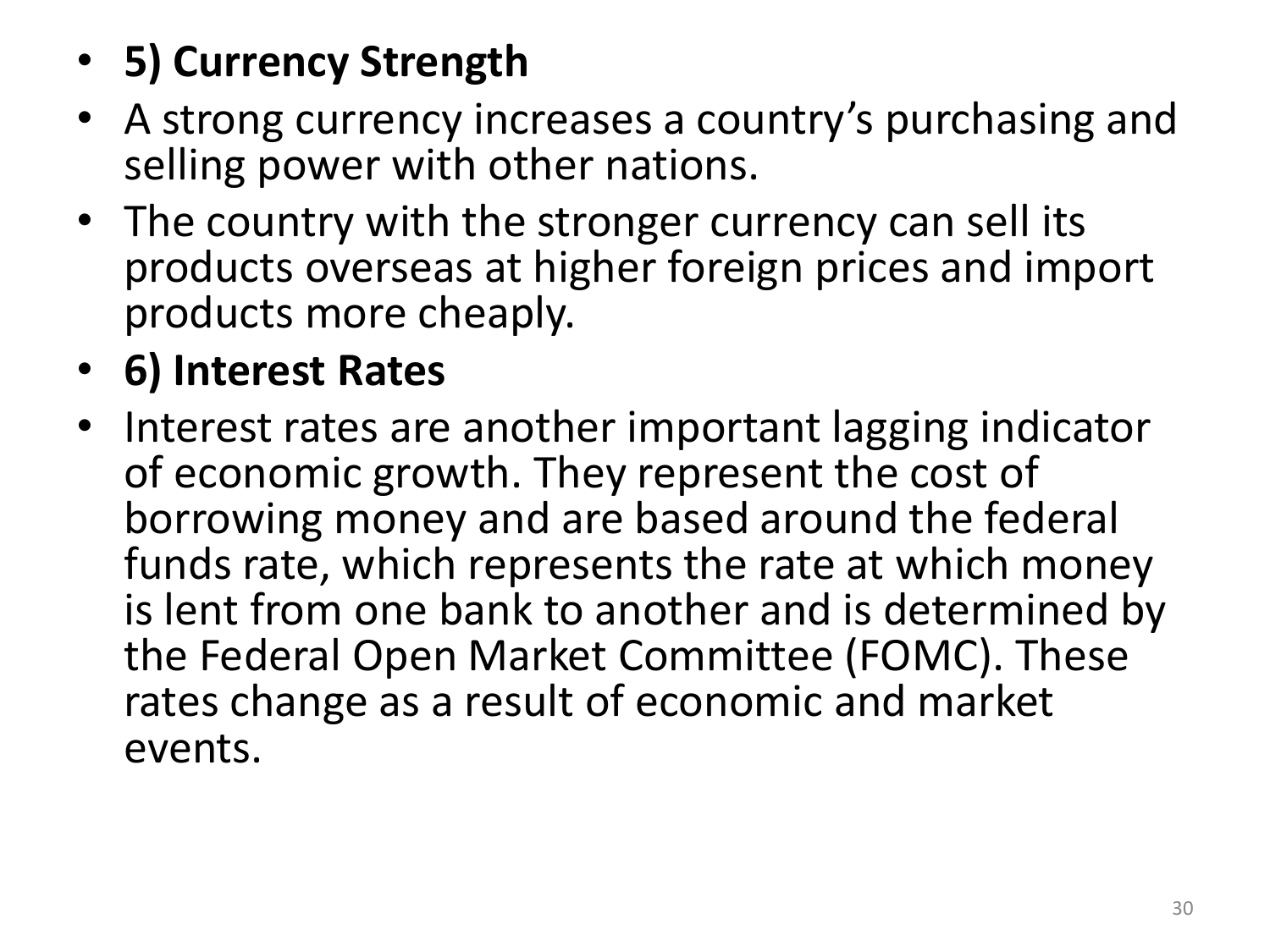- **7) Corporate Profits**
- Strong corporate profits are correlated with a rise in GDP because they reflect an increase in sales and therefore encourage job growth.
- They also increase stock market performance as investors look for places to invest income.
- That said, growth in profits does not always reflect a healthy economy.